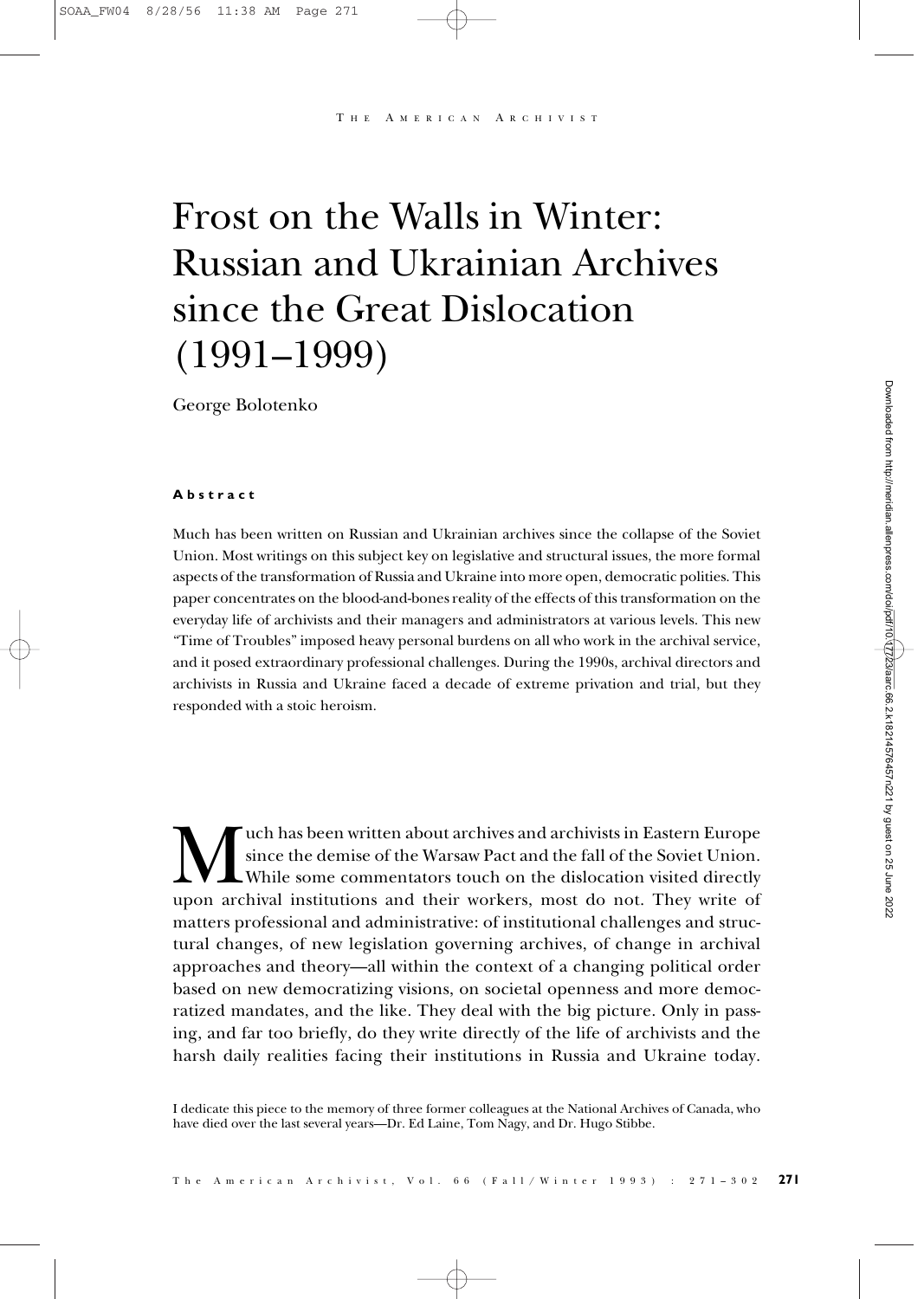This is the intent in this paper—to write directly about archivists and archival institutions in their flesh and blood.1 By way of introduction, the article begins with a brief retrospective.

# **Archives and Archivists under the Soviet Order and the Great Dislocation**

Up to the mid-1980s, political imperatives, restrictive archival legislation, and institutional practices all combined to make research in Soviet archives very difficult. In the KGB tradition, archives were, first and foremost, a security instrument with operational value and utility. The archival system was regimented. Access was strictly controlled and far too many records were closed off, not surprising given that archivists wore the light blue uniform of the KGB into the early 1960s. Administrative hurdles enervated almost every potential user of archives. Access, if and when it came, authorized researchers to narrow viewing of only those files or portions of fonds deemed "necessary" for the completion of a project delineated by the researcher and approved in advance by officials in several ministries. Whether local or foreign, researchers had no direct access to control information regarding archival holdings, such as finding aids and file lists; the researcher could request material only through an "intellectual coworker" assigned to "assist," that is, to monitor and vet all requests for archival documents. The rigidities in this system could be either mollified now and then by personal rapport developed between researcher and "co-worker," or aggravated by tensions domestic or international.

Many professional archivists realized that things in archives were not as they should be. They knew that publications based on archival sources were distorted and often jarred with the truth of the full record in their keeping. They knew full well that the governing ethos of the latter decades of Soviet life, *partiinost* (the Party principle governing all areas of human endeavor), often conflicted with the history of the past as preserved by the historical record. Some archivists also

<sup>&</sup>lt;sup>1</sup> This article is based on my own travel journals, kept during my eighteen visits to Russia and Ukraine between 1991 and 1999. Some of the information I present is based on personal observations; most came directly from archival workers at various levels, from line archivists right up to directors of archival institutions and officials in *Rosarkhiv*. Given the recent nature of this information, and that much of it was given to me on condition that I treat it as privileged, people and places need to remain anonymous. Several caveats are in order. I report what I was told. The Russian archival system, like Russia itself, is a vast and endless plain; I saw much, but I cannot say that I truly "know" it in all its detail and, thus, some of my personal observations may be impressionistic. Additionally, my visits to Russia and Ukraine have tailed away since 1999, with only a single visit in 2001; change often happens quickly, and thus some of what I say here may already be dated. I presented an early version of this paper to the Association of Manitoba Archivists on 23 January 2002 in Winnipeg. I am most grateful to Drs. Terry Cook and Tom Nesmith, as well as Diane Haglund of the AMA, for extending to me this invitation. I would also like to express sincere thanks to a number of people at the National Archives: Peter Delottinville, my section chief; Omer Boudreau, director-general of the Canadian Archives Branch; and Dr. Ian Wilson, national archivist, without whose support neither the Winnipeg presentation, nor this resultant paper, would have been possible.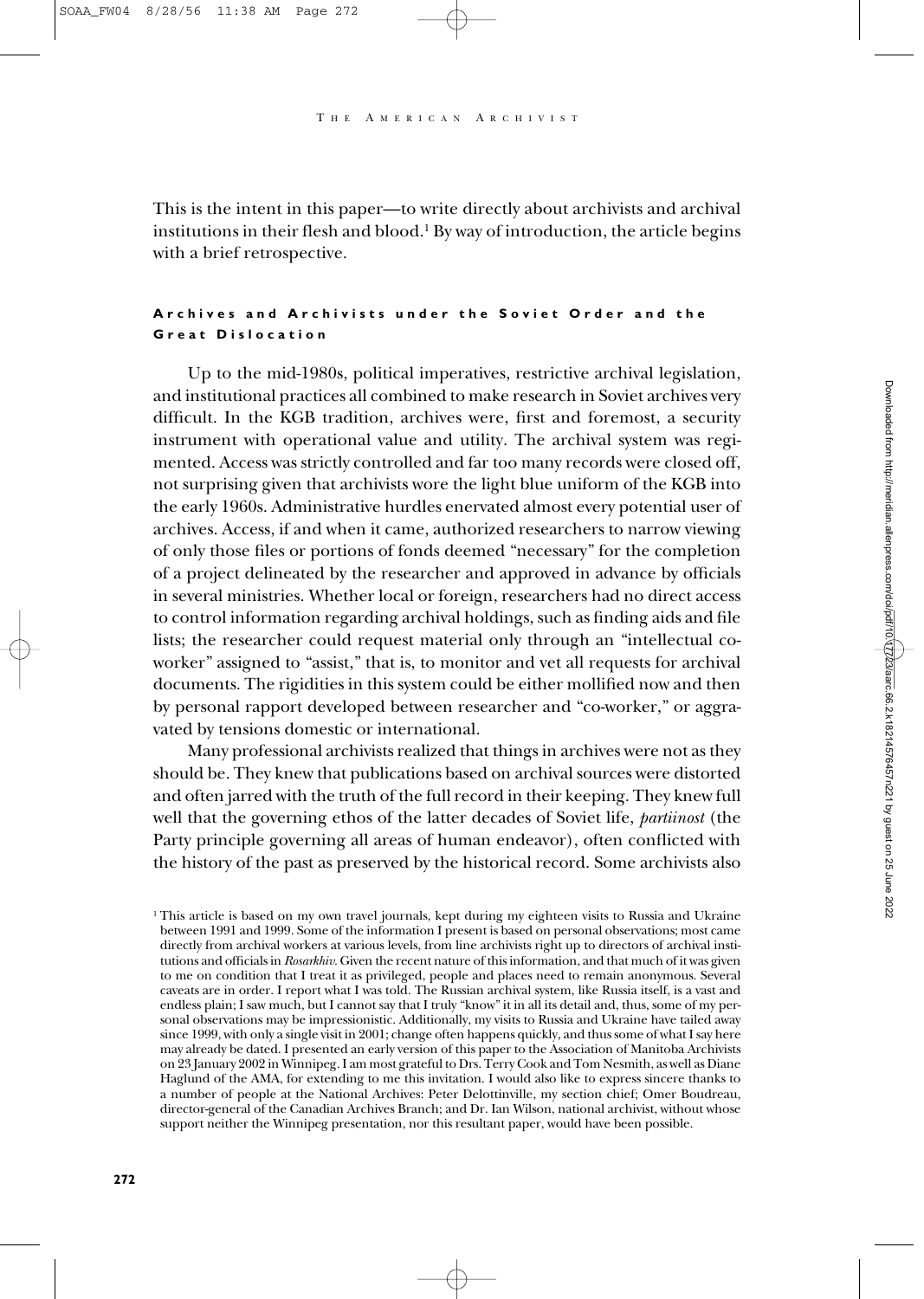knew that many hundreds of fonds lay in secret depositories, while others heard the whispers that suggested their existence. The long association of archives with the KGB/MVD  $(1925-1961)^2$ , as well as ongoing practices that survived long after direct subordination to the state police organ was broken, grated on the nerves of many legitimate (i.e., formally trained) archivists, many of whom had grown weary of the formulaic grayness of intellectual endeavor in their institutions.

Thus, when Mikhail Gorbachev's *glasnost* and *perestroika* came upon the land in the 1980s, many archivists were prepared to support the new approach. They, perhaps more than any other profession of the Soviet order, knew of the dissonance between what was claimed about the past and what had been, between what had been gained and what might have been had the Revolution of 1917 not taken the course it did. In fact, archivists played a critical role in the de-legitimization of the Soviet order from 1987 to 1991. Out of their holdings came the historical evidence that damned the Party—its illegal and brutal seizure of power once it decided to ignore the Constituent Assembly; the cruelty of its rule; the concomitant destruction of decency, morality, and elementary justice as societal norms; and on and on. Many archivists, in the general spirit of Gorbachevan reform, supported the new openness and sought new methodologies to define their profession. For them the new age called for a heroic reconstruction of both archival and civic life, an almost euphoric challenge. At the same time, however, many archivists felt a visceral unease at the bruited root-and-branch change remaking society. However gray and uninspiring Soviet life might have been, there was also much to lose.

First and foremost, there was stability. One need not go back to the great historical crises of the past, when Russia's existence seemed to hang in the balance (the "Mongol Yoke," the "Time of Troubles," the Napoleonic invasion). The twentieth century alone had been a time of crises without end, a dark vale of travail and tears—the First World War, the Revolutions of 1917, the Civil War, the 1930s and Collectivization, the Second World War, the Cold War. The imprint of a century of pain was upon all. Like the Chinese, Russians at least had their "iron bowl," no small thing to lose for a society that had lived on the precipitous edge of want and denial for generations.

Second, from a professional point of view, there was a well-functioning archival system based on established and proven principles and procedures. Primary among these was the concept of the Single State Archival Fonds, wherein all historical records of the polity were held to be the inalienable property of the people. A pyramidal, well-regulated archival machine was run by the GAU (*Glavnoe Arkhivnoe Upravlenie*, the Main Archival Directorate), which itself

<sup>&</sup>lt;sup>2</sup> MVD is the acronym for "Ministerstvo Vnutrennykh Del," i.e., the Ministry of the Interior, which generally ran internal police agencies. Following World War II, the KGB, the state security organ, answered to the MVD.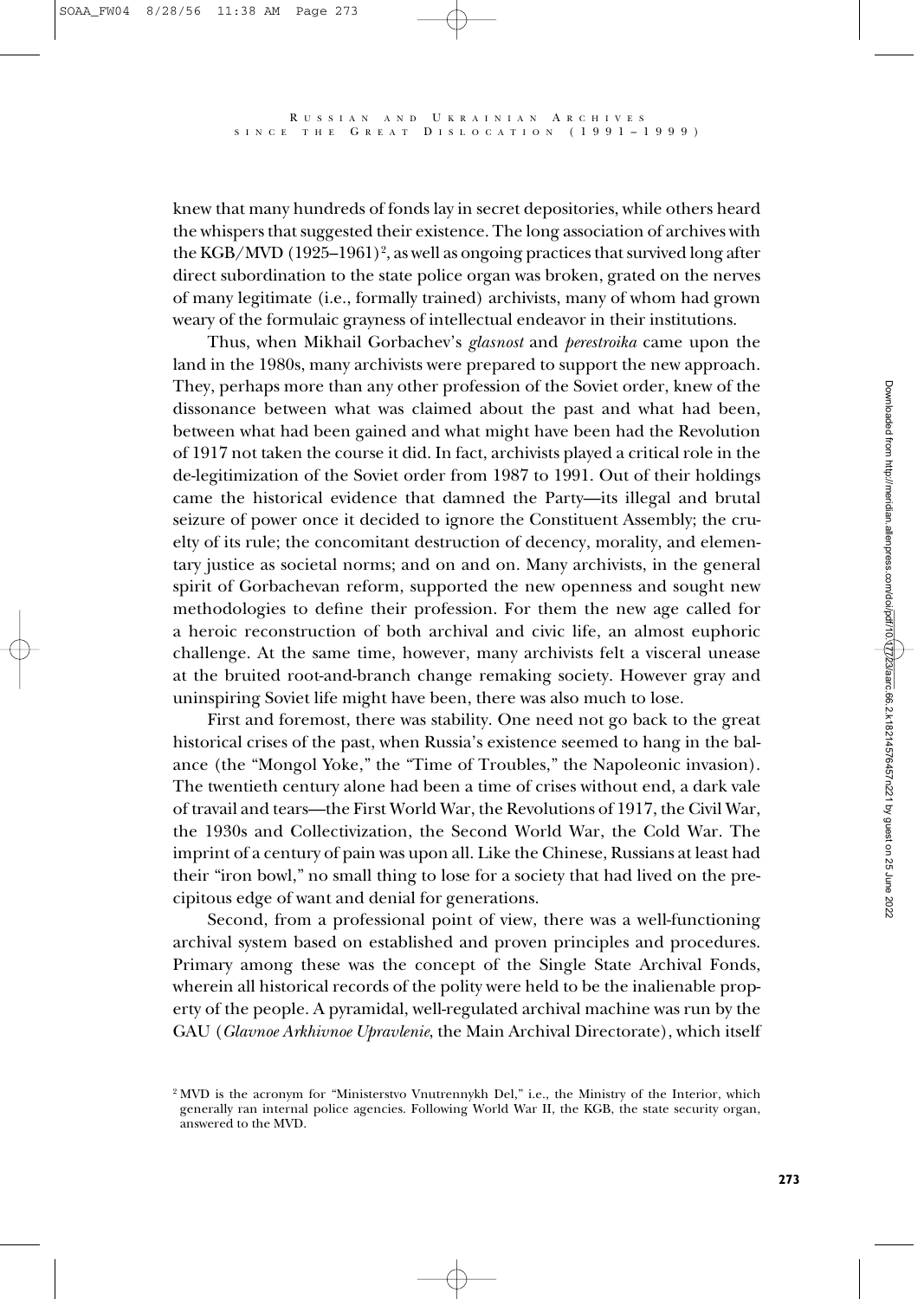#### A MERICAN ARCHIVIST



**FIGURE 1. The author speaking with the late O. J. Matsiuk, director of the State Historical Archives in Lviv, Ukraine, November 1993.**

was attached to the All-Union Council of Ministers; it also managed subordinate republic-level GAUs. Statutory ensconcing of archives established the archival system throughout governmental, social, and other corporate entities in Soviet life at all levels (all-union, republic, *oblast* [province], city, *raion* [county], state farm, industrial enterprise, etc.). An operational and methodological unity, based on fat regulatory codices, facilitated records management and archival administration throughout the Soviet Union.

Third, the archival system had an established place within the governmental structure. A progressive system of archival practice was in place. Law required all governmental agencies and corporate social entities to have archivists *in situ*. In all institutions, records creation and flow were constantly subjected to ongoing analyses; all record types were identified, record cycles fixed for record types, and ultimate disposition determined on the basis of records criteria established by constantly updated methodological codices. As a result, the transfer of records designated as "archival" occurred on a predictable and ongoing annual basis. No records could be destroyed without an appropriate disposition from the relevant archival authority. This is not to suggest that the Soviet archival system was trouble-free, or that all institutions co-operated as set out by legislation. Nonetheless, the archivist did not simply pop up whenever administrators felt that the records "thing" had gotten unmanageable. He or she had real standing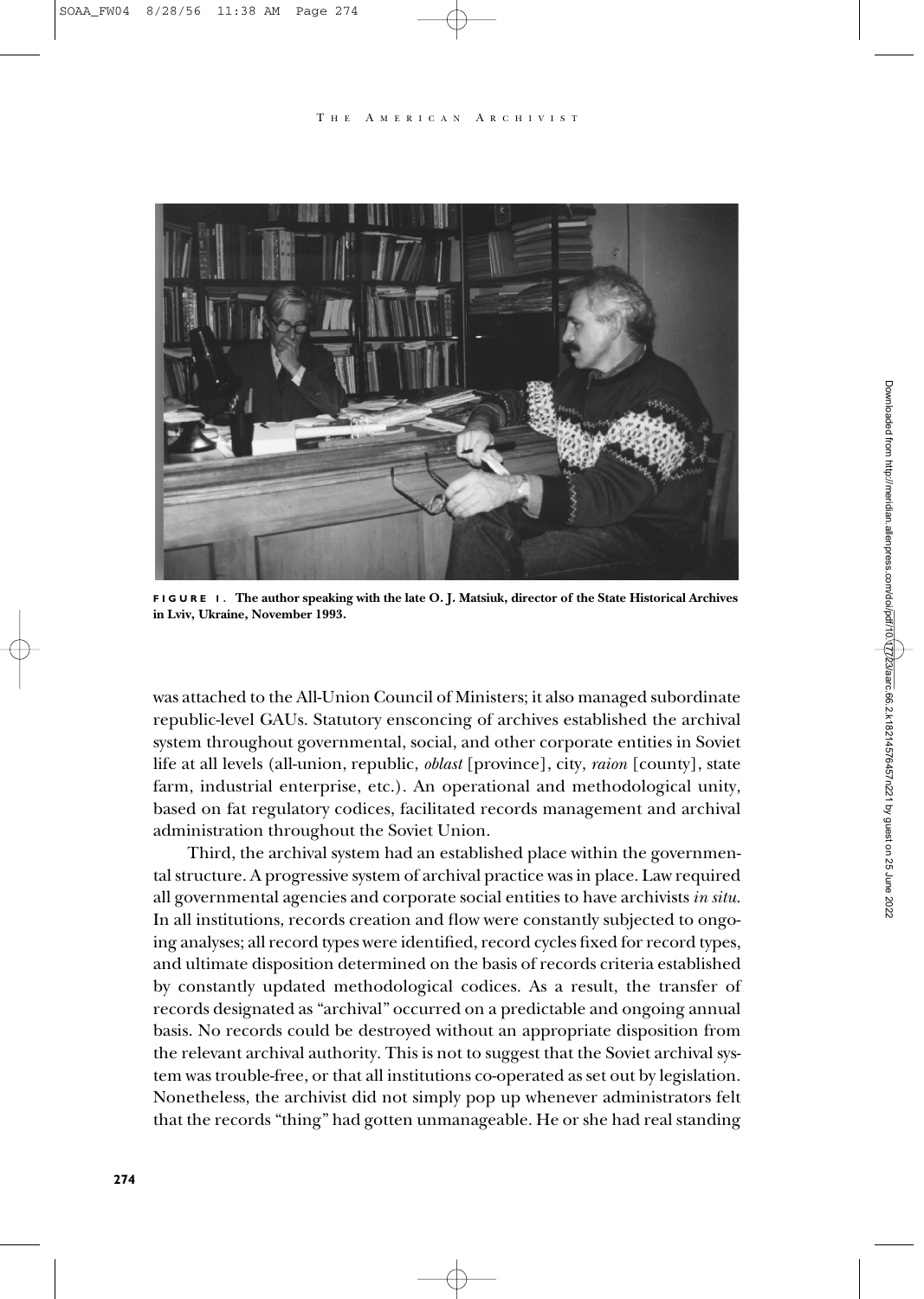in government departments and corporate entities to which assigned, and significant input into records management, the selection of and signing off on records deemed archival.

Fourth, while the professional status of archivists was not stratospheric, it was more-or-less secure. All full archivists, designated "intellectual workers" (*nauchnye sotrudniki*) in the Soviet archival system, were required to complete an undergraduate degree, undergo a multiyear archival program at Moscow State University (a very intensive, broad, and deep program), and perform a three-year internship at an archival institution before receiving full credentials. Archival science was a component of the many-faceted "learned" profession in the U.S.S.R., in the full sense of that word, in a society that seemingly valued culture and knowledge and thus accorded its learned professionals respect.

Finally, base funding was secured, though there was never enough money for physical plant and necessary modernization of equipment. Although some *oblasti* (provinces) did get new archival buildings (Volyn' and Donetsk, for example), many archival repositories continued on in old churches and monasteries, or in centuries-old buildings requiring extensive renovation and maintenance. Nonetheless, enough funding assured the well-being of staff, necessary security services, and basic maintenance, with occasional financial largesse to allow capital ameliorations in archival repositories.

Archivists realized that an ill-defined and sweeping root reform of society could threaten all the above. However, particularly during the last decade of Soviet life, ennui and stasis overcame the Soviet polity, producing a stagnation verging on paralysis. Some archivists sensed that society had in truth come up to the edge of a dark abyss; to go forward meant entering the unknown. In the end, the decision was not for archivists to make—their role was simply to come along for the ride. That ride proved to be what many had feared: a brutally hard wrenching of archives off their firmament, with much attendant suffering for archivists personally, for the archival profession, and for the archival record itself. The ride is far from over.

\*\*\*\*\*\*\*

Gorbachev's attempts at reform mortally undercut the legitimacy of the Communist Party of the Soviet Union (CPSU). With the center's legitimacy to rule so affected, the residual nationalism of the constituent republics shook the Union. With state coffers bare, the economy ground to a halt. *Gosplan*'s central planning grew increasingly irrelevant as industries, without funding, shut down; as agricultural concerns, unable to fund operations, scaled back production to subsistence mode; as townspeople and city dwellers turned increasingly to the ubiquitous garden plot for basic agricultural produce. The ruble, floated on international markets, fell to pitiable lows. Finally, forced into fiscal responsibility (with little income or few state-budgeted resources available), state and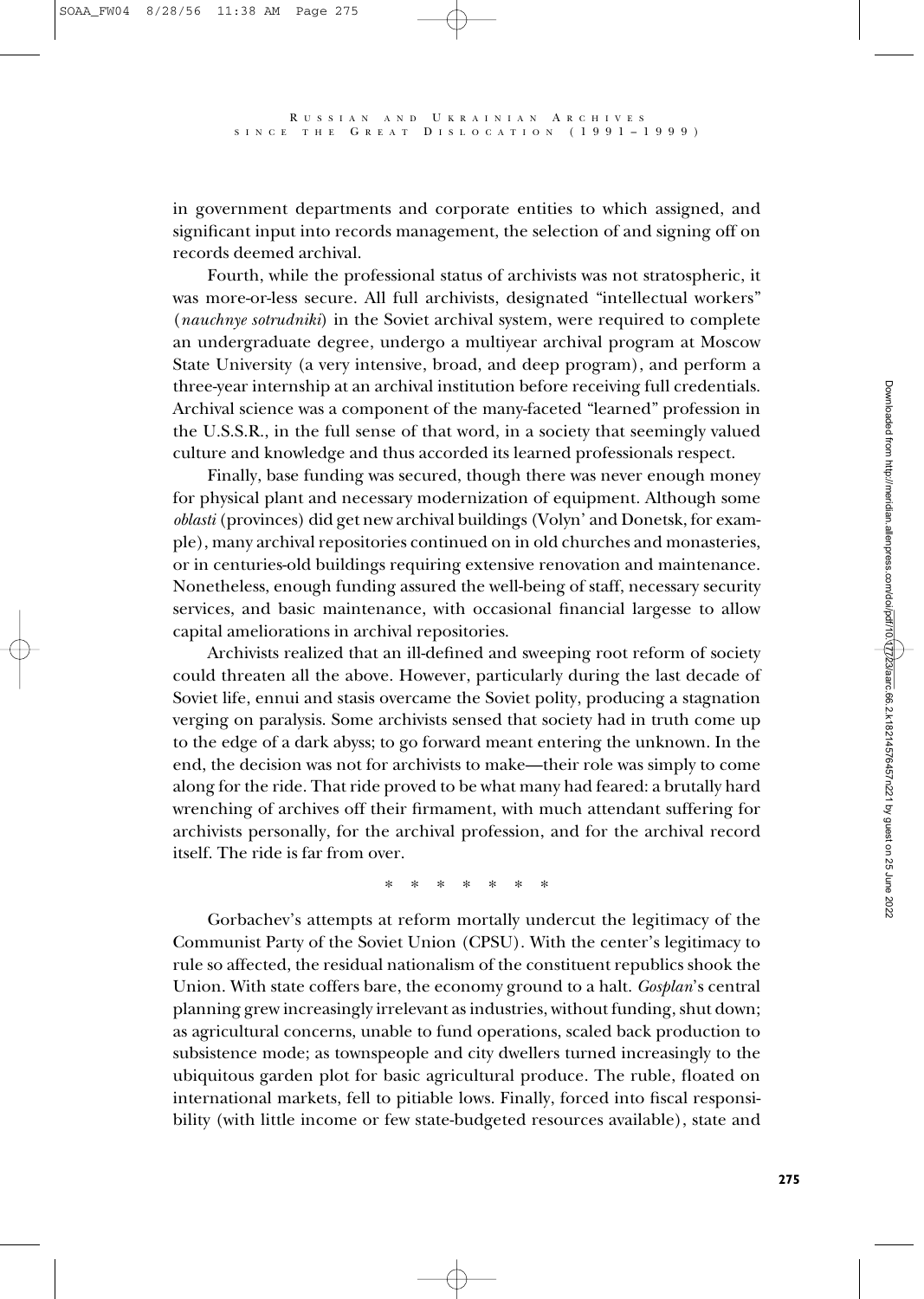#### T H E A MERICAN A RCHIVIST



**FIGURE 2. The author and L. I. Petrusheva, chief of the White Guards Archives at the State Archives of the Russian Federation, in 1995. The author is holding a jubilee manuscript of the Don Cossack Host.**

privatized agencies released workers by the hundreds of thousands. The statemanaged economy died—a free-enterprise economy was the new prescription, pressed upon Russia by the West. With no popularly shared common values to govern this new economy, with neither the rule of law nor an independent judiciary to implement it, executive caprice ran riot. Those in positions of influence and power grew ever wealthier and more powerful, while the peoples of the former republics fell into abysmal poverty and powerlessness.

In this context, it is not surprising that Russian and Ukrainian archivists came to feel that a new "Time of Troubles" had descended upon their societies and institutions, a time of full governmental, legal, structural, economic, and moral collapse.

# **Archives in the New "Time of Troubles" (1991 to Present)** *The New Structure*

The former all-Union GAU disappeared, and with it went monolithic topdown control. *Rosarkhiv* (Russian Archives, a central agency which, like GAU, reported to the Council of Ministers when required) replaced it. Though later renamed *Federal'naia Arkhivnaia Sluzhba Rossii* (Federal Archival Service of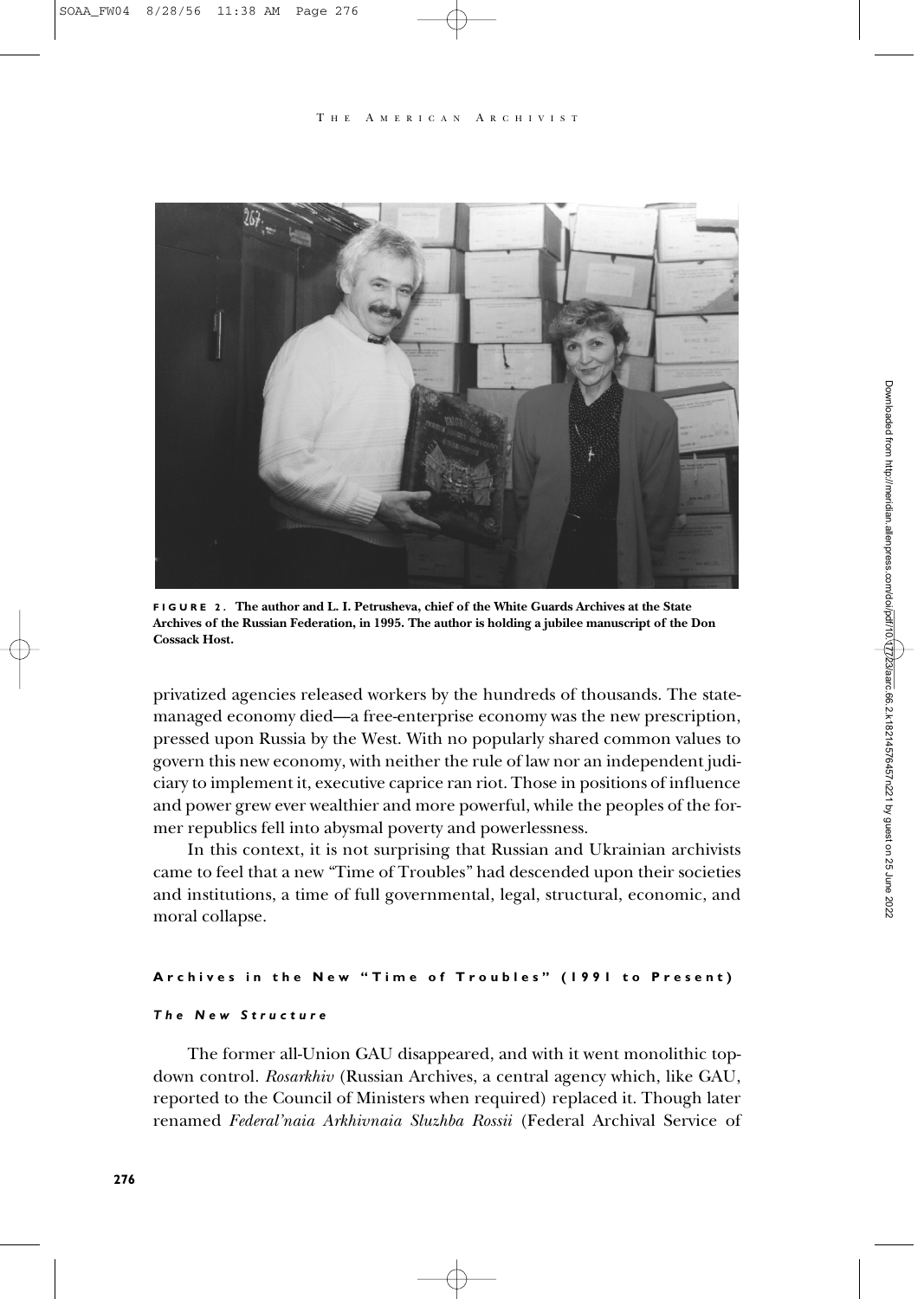Russia), the archival community still continues to title the central agency "Rosarkhiv."3 In 1992, it resolved in principle to turn to the West, open all Russia's archives, establish normal and decent relations with the outside world, and modernize Russia's archives consonant with the best prescriptions of international archival norms.

*Rosarkhiv*, unlike its predecessor, exercises immediate control only over the central archival repositories (once eighteen, now reduced to eleven) located in Moscow and St. Petersburg. Many of these central institutions are larger than the National Archives of Canada in the extent of their holdings. *Rosarkhiv* exercises no direct administrative control over lesser archives (*oblast*, municipal, and various corporate archives). But it does have very significant moral and methodological suasion over lesser instances, through the provision of valuable professional-methodological assistance, as well as conferences, workshops, and occasional funding of local projects. Despite the fact that *Rosarkhiv* has no statutory authority to enforce archival practices, archival training programs produce archivists with shared values, approaches, methodologies, and so on, which assures adherence to *Rosarkhiv*'s norms. Moreover, the tradition of looking to the center for guidance is still very much a part of Russian life, archives included; hence, archives at various levels throughout Russia accept *Rosarkhiv*'s leadership, a well-merited role given *Rosarkhiv*'s dedication, despite crippling financial strictures, to preserving Russia's archives.

The central organization is governed by several fairly simple statutes of the early-to-mid 1990s. For a while it seemed that *Rosarkhiv* itself would make the very limited schedule of seven or eight ministries that would answer directly to the Office of the President. This, many felt, would have been a boon, securing reliable funding for the central archives, as well as giving the agency profile and prominence. Others feared that too close an affiliation with the powerful executive arm of government might have rendered archives subject to executive caprice and compromised openness and access. Later there was talk of melding the agency into the Ministry of Culture; all archivists felt that this would result in a frightful reduction in both status and funding, given that cultural agencies are presently perceived in Russia and Ukraine as the most expendable. In the end, both hopes and fears proved groundless, and *Rosarkhiv* continues as before, an agency attached to the Council of Ministers.

*Rosarkhiv*'s mandate does not extend to archival management of the records of several significant ministries and agencies of the Russian government. The Ministry of External Affairs (MID) manages its own records and runs its own

<sup>3</sup> The new name, *Federal'naia Arkhivnaia Sluzhba Rossii* (Federal Archival Service of Russia) has as its acronym, FASR, which in Russian is a command used in dog-training. Archivists generally found this ironic and made many tongue-in-cheek observations regarding the appropriateness of the acronym, given that many felt that they were treated like dogs in the new Russia.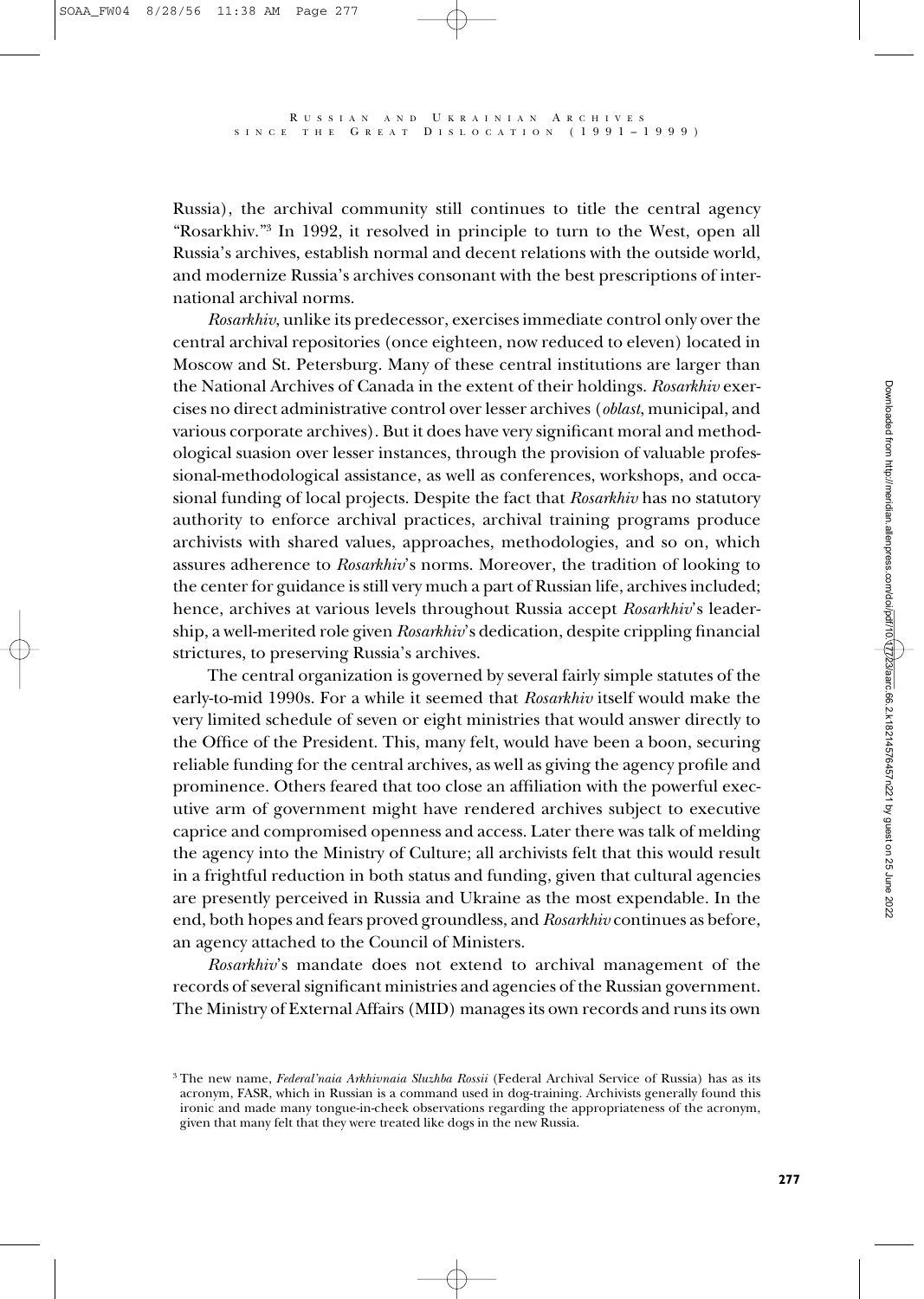#### A MERICAN ARCHIVIST



**FIGURE 3. The author in the stacks of the State Archives of the Russian Federation in Moscow in 1995, holding the original abdication of the last Romanov emperor, Mikhail Aleksandrovich, younger brother of Nicholas II.**

archives through its own archival-research group, which administers records dating back to approximately 1700 (as well as some older fonds). The Ministry of Internal Affairs (MVD) turns over very little to the archival system (save for exceptions, such as the *Osobyi Arkhiv* [Special Archives], which held trophy records from the Second World War on German operations and looted records reseized from the Germans). The Ministry of Defense (MO) has decided it will retain all records from 1940 on, even though they had already been slated for transfer into the public system managed by *Rosarkhiv*. The Kremlin Archives, the repository of the executive branch, as well as various security agency archives, also fall outside *Rosarkhiv*'s scope. Some explanation for these exceptions lies in the nature of the records produced by these institutions, which do not wish to lose control of access to very sensitive documentation. Additionally, institutions have discovered the monetary value in these historical records by performing information searches for foreigners, providing photocopies, publishing vital documents in co-operative ventures with outside institutions, and so on. This is no mean consideration for departments that themselves are often severely underfunded by a treasury constantly in crisis. There is no gainsaying that *Rosarkhiv* has some influence in such departmental archives, assisting in the management of the record flow, providing methodological and practical advice for archival management of the records and intellectual control over them,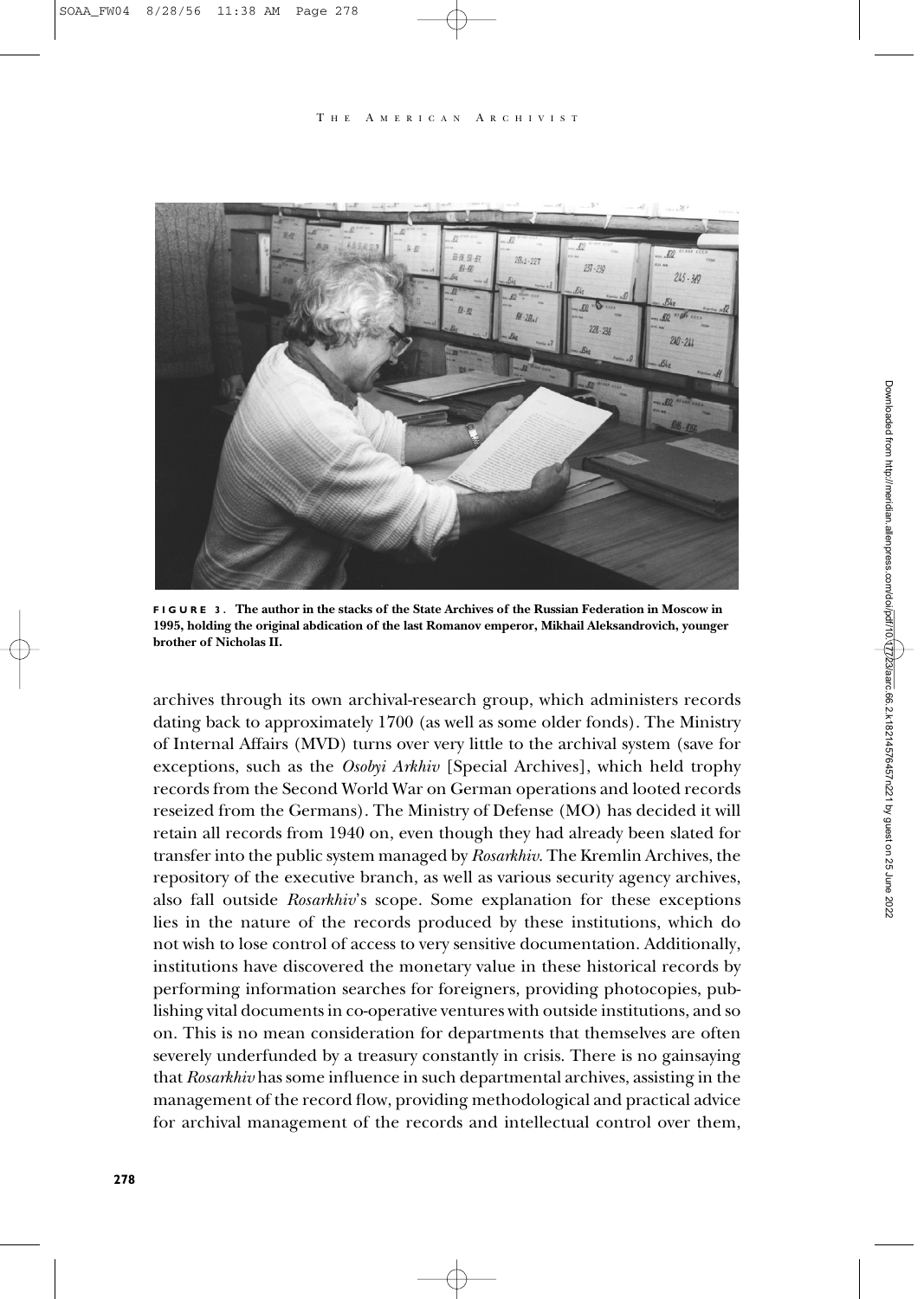assisting in declassification, and so on. However, the records themselves remain outside the direct purview of *Rosarkhiv*.

*Rosarkhiv* still bears responsibility for managing the flow of expired records out of government ministries and agencies. But the old system of preliminary archival work funded by the host ministry is no longer the operational norm, and transfer into archival repositories has become far more haphazard. But more on this below.<sup>4</sup>

## *The Place of Archives and Archivists in the New Society*

The "place" of archives and archivists in post-Soviet society is, at best, "unenviable." From 1991 onward, archivists have been in a classification limbo—are they "cultural" or "intellectual" workers, or are they "civil servants"? The matter of classification is of great moment. Under the old, controlled economy, all knowledge workers were designated under cultural and academic categories, and the required money allocated to these categories. The new economy in the making, however, has no excess funds to direct to these areas. Thus, the leadership of *Rosarkhiv* has fought for "civil servant" status from the very beginning, which, if achieved, would secure better funding from the Ministry of Finance. *Rosarkhiv* got close in 1997–1998, until the ruble meltdown in 1998 (the ruble lost three-quarters of its value) shook Russia, and the Ministry perforce again turned very stingy with respect to monetary allocations for governmental operations. Insofar as I know, as of this date archivists' status is still undetermined, both in Russia and Ukraine. Archivists now have little prominence, perhaps more correctly "presence," in government departments and agencies. In fact, most administrators have very little use for archivists and call only when a records glut occurs.

Despite the parlous state of funding, the profession has not stagnated. In fact, its professional cachet has only improved. The archival program at Moscow State University is still excellent, if not improved with upgraded attention to records management in an electronic age. It is also well subscribed, for while the government archival service is in a state of more-or-less ongoing crisis, new civic and economic institutions and undertakings require archivists and records managers. Archivists have a place in the new Russia and Ukraine.

Interestingly, the significance of the archival profession and the historical record have received a boost with the establishment of a new university in Moscow, the Russian State University of the Humanities, founded by Iu. Afanasiev. One of the most respected voices of the Gorbachev era of *glasnost*, he

<sup>4</sup> I cannot say much on Ukrainian central archival organization, since up to my last visit in 1997, much had been planned, relatively little done. Ukraine has retained the old name for its central administration, GAU, which is attached to the Ukrainian Council of Ministers. The archival system has been described, in various publications and by scholars, as "fairly rigid."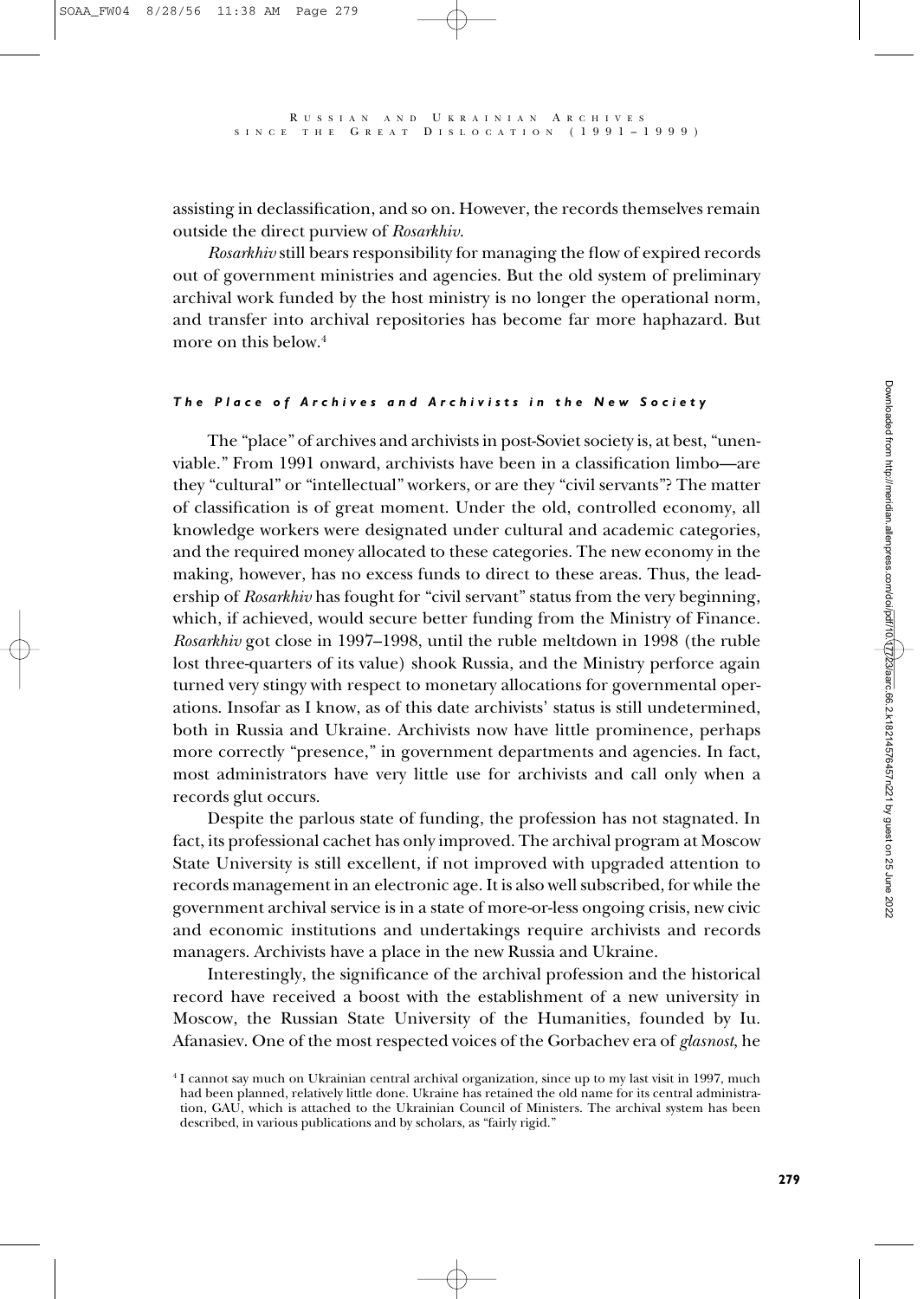A MERICAN ARCHIVIST

contributed greatly to the delegitimization of the Soviet order. The university has a very strong archives-based program, reaching back over the Soviet era to original records of the past in an attempt to allow students to reconnect organically with pre-1917 roots, a valuable program for a society that has in large part renounced over eighty years of its immediate past and is seeking new historical moorings.

Professionalism has also increased through openness to the outside world. Participation in international forums, co-operative projects with prominent Western archival and research institutions, and connection with the digitized universe, in addition to the traditional foundation in languages, histories, paleography, diplomatics, and so on received at Moscow State University, has only increased the professionalism of Russian archivists. Despite financial strictures, most central archival institutions have managed, in one way or another (through purchase, gift, or co-operation with Western institutions), to acquire computers and to begin to automate intellectual control tools, build archival databases, and the like.

In Ukraine, following separation from the Union in 1991, a new archival institute connected with Ukraine's GAU was established, as well as an archival program at Shevchenko University in Kiev. But, broadly speaking, the Ukrainian archival scene seems less dynamic, with fewer institutional connections with the outside world. In part, this may be because Ukraine's archival record is far less attractive to the outside world than that of Russia.

While the level of professionalism has not suffered, the status of the archivist has distinctly declined (a fate shared with all cultural and intellectual professions). The mass of society, burdened with the issue of simple survival in a time of root-and-branch economic dislocation, has little interest in things archival. And, for a fisc perennially short of money to underwrite the most basic critical services for society (medical and dental care, education, housing, social services, etc.), archives and archivists have become a matter of secondary, perhaps even tertiary, concern. Thus, salaries have plummeted, and funding for archives has fallen below critical minimums.

#### *Finances and Funding*

A summation of discussions with several directors of highly significant archival repositories in St. Petersburg and Lviv in 1993 might be instructive in conveying a sense of the crisis, engendered by underfunding, faced by archives in Russia and Ukraine from the early 1990s onward.

When I visited the St. Petersburg archives in the spring of 1993, the director thought long and hard before summing up the situation in his institution in one word—"catastrophic." The director needed immediately three to four million rubles (\$600 to \$800) to activate his fire protection service, as well as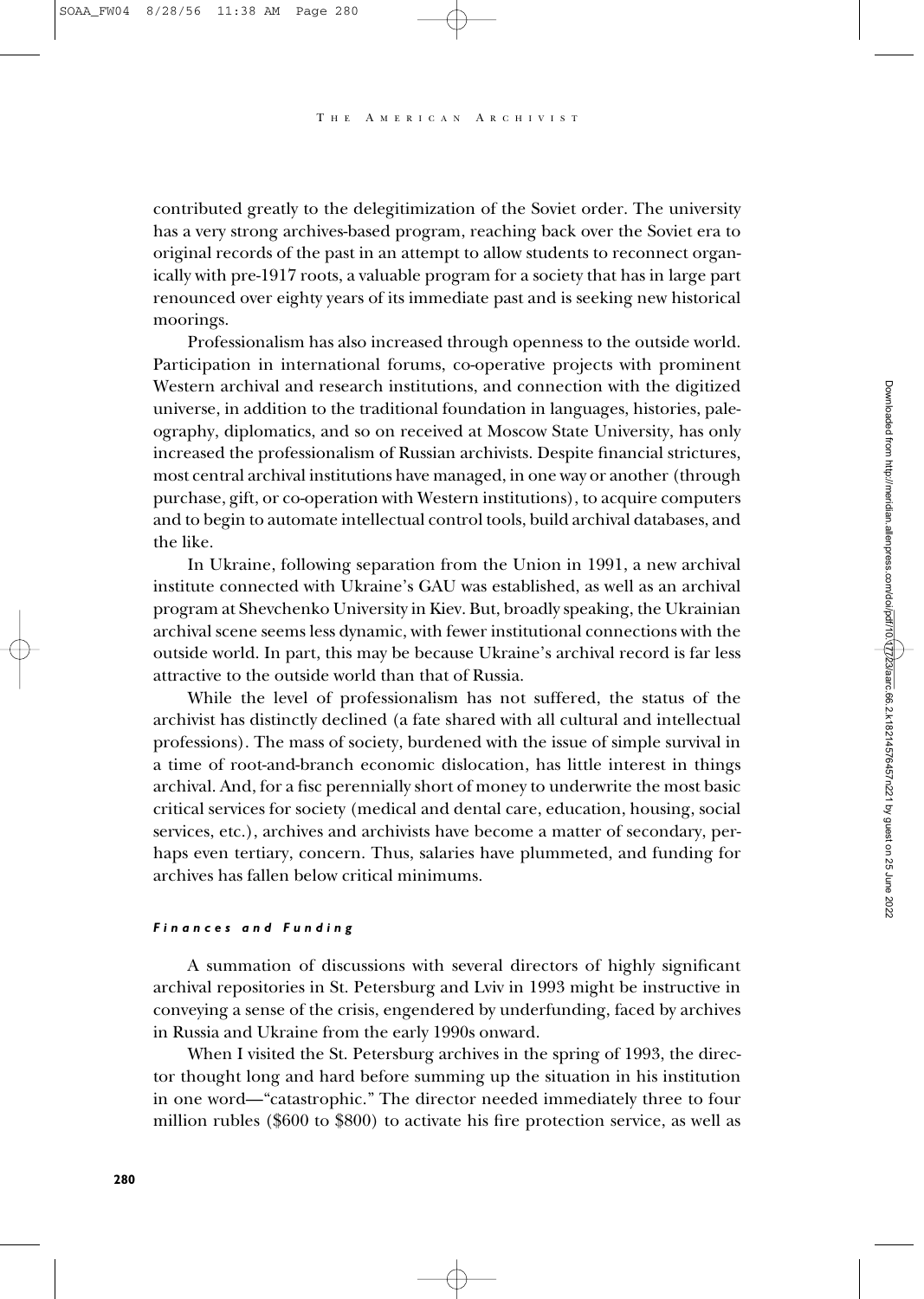additional money for security, cleaning, and maintenance. His phones had been disconnected for over a week because of nonpayment of his account. A UNESCO team had recently visited his institution and concluded that the archives housed splendid and extraordinarily valuable records (critical to Eastern and Central European, as well as to Russian, history), but that storage conditions approximated a primitive root cellar. These priceless records were housed in a raw and humid environment, on wooden shelving collapsing from the weight of the records they held, with unprotected electrical outlets and exposed electrical cabling strung throughout the storage vault. Hygiene was only a distant dream—the whole building stank of dust and mildew, and one walked on "historical" grime and grit sealed into floors over the past several decades.

The preceding director had been dismissed for impropriety in renting out space for a bar in one corner of the archives (which is situated in a prime tourist locale); he had "commercialized" a government building. All attempts to improve things continued to run into Tammany Hall–style politics. To acquire a special corporate and charitable registration, which would exempt the archives from crushing customs duties and taxes on purchased supplies, the director was required to pay into the mayor's office 300,000 rubles (\$60). He did not have such money; as a result, a Xerox machine, a gift from people in England, was tied up for months in customs. This paralysis denied the director one of the few ways his impoverished institution could have earned some desperately needed funds through the sale of copies of documents.

The situation in the Lviv archives, located in a seventeenth-century Benedictine monastery, was even more desperate. I visited this archives in November 1993; its walls were raw with moisture, and ventilation grates in the vault opened directly to the outside, as did cracks through which one could see daylight. With no money available for heating, it was almost as cold inside as out. Fire control implements were a past memory. We walked about the archives in a murky suggestion of light; as few lights were on as possible, because the director could afford neither electricity nor light bulbs. Roof and walls leaked; the director had earlier repaired a particularly bad roof leak with money out of his own pocket, throwing in several bottles of vodka to attract moonlighting workers. The restoration and photo labs were primitive, 1950s vintage, with a solitary overhead camera and jury-rigged lighting consisting of sun lamps; and even this apparatus was never used because, if bulbs burned out, no more were available. (The distant Kherson *oblast* archives had begged this director to spare it a couple of lightbulbs, which were needed desperately. He was prepared to do so, but to send them through the mail guaranteed their demise.) In this desultory archives are stored, *inter alia*, three great bound collections of cadastral records on parchment and vellum priceless to the histories of Imperial Galicia, the Lithuanian Kingdom, the Polish Commonwealth, the Austro-Hungarian Empire, and the Jews of Eastern Europe—the Acts of the Lithuanian Kingdom,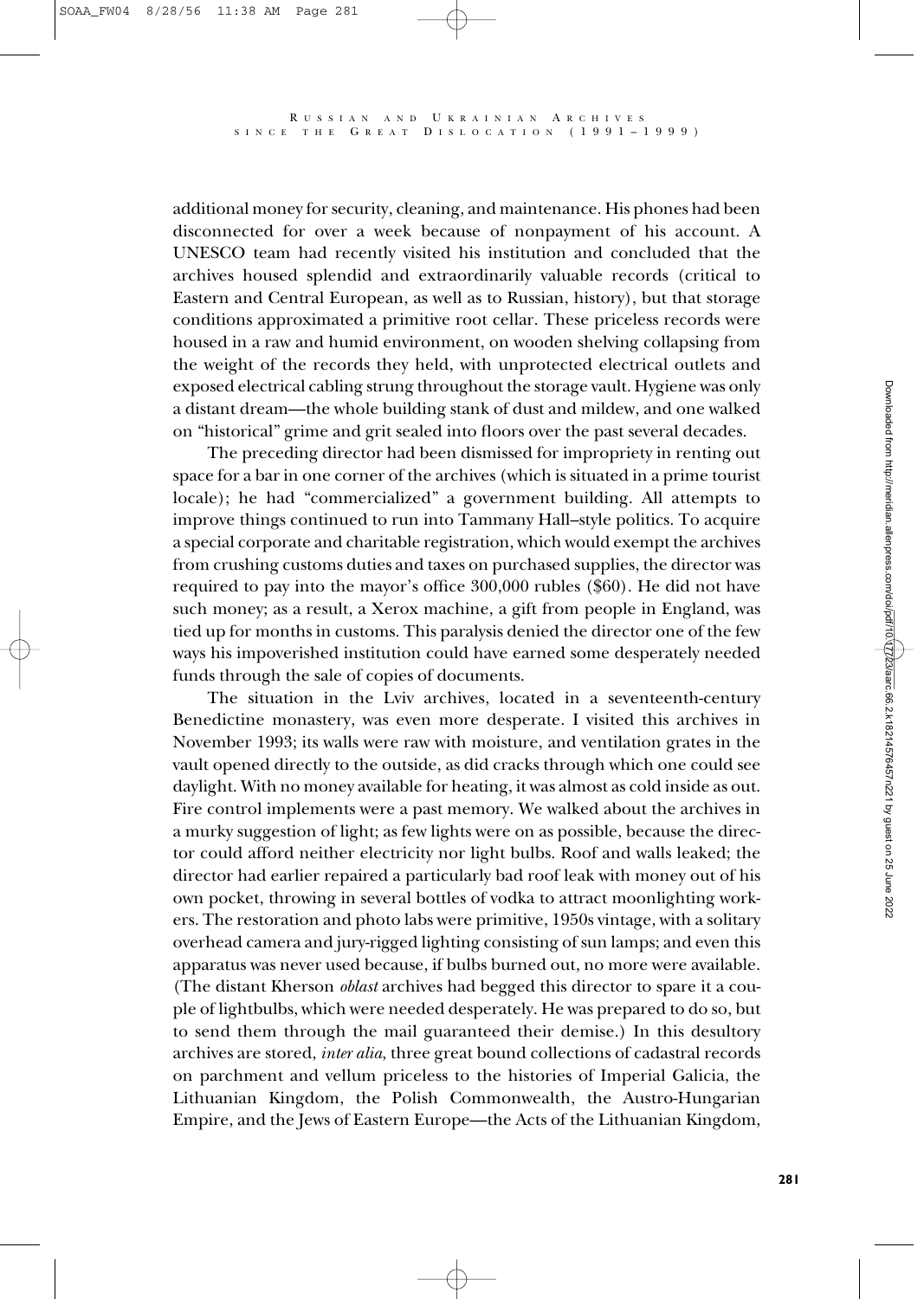and the Josephine and Franciscan *perliustrations* (cadastral registers), dating from the thirteenth to the eighteenth centuries. They sit on wooden shelving groaning under the weight of the load they carry.

The above was much the norm in Russian and Ukrainian archives during my visits, and an archetypal lament from directors, varying only in details. Everything foundered on the critical nonfinancing of archival operations, staff, and buildings. In Russia, the Ministry of Finance has never released more than 33 to 40 percent of the minimal budgets approved for archival operations, more correctly, for the salary budgets alone. There has been no allocation for building maintenance and repairs, for security (the tommy-gun wielding guard at the entrance), for heating and lighting and water supply, for telephone service, or for fire protection—for these expenses directors were left to their own devices. Given this, one need not even begin to speak of resources for things such as security microform copies of archival records.

Although central funding for archives is largely for staff salaries alone (and is only partial funding at that), it often comes only after delays of up to six months. In 1996, one of the most prominent archives in Moscow had no money for franking, and thus could not respond to reader inquiries by return mail for approximately two months. In that same year, in St. Petersburg, the Hermitage, Mariinskii (Kirov) Theatre, and RGIA (Russian State Historical Archives) were on the verge of shutdown because there was no money for heating, lighting, and staff salaries.

It is no exaggeration to say that this crisis engendered by state poverty embodies a manifest threat to the survival of the record. Most archives are housed in buildings constructed for other purposes, most of them quite old (some dating back several centuries). Few have been adapted to modern archival needs, in accord with even basic requirements such as temperature, humidity, and light controls. Both archivists and the records in their keeping suffer when heating breakdowns occur, or heating is cut off for nonpayment of bills, as seems to have happened with some regularity over the last decade.

The shutdown of power to the "archival village," a complex of three central archival repositories in Moscow, in the winter of 1999 was particularly disturbing. One of the archives there, RGADA (the Archives of Ancient Acts), houses some of Russia's greatest historical treasures, records dating back to the thirteenth century.5 All power was cut for three or four days. Archival administrators

<sup>5</sup> Power was shut down by Mos-energia, the power utility of Moscow. Interestingly, at that time customers contracted with the utility for the delivery of a set norm of power—if they utilized above the norm, they were fined; if they utilized below the norm, they were fined! Ironically, the utility company itself later suffered a fire—regarded by some archivists as divine retribution—and no one shed any tears, archivist or not. Interesting to note, archives are not alone in lacking money for basic protection and services; in 1999 a ministry in central Moscow suffered a catastrophic fire because it had had no allocation to secure fire prevention services.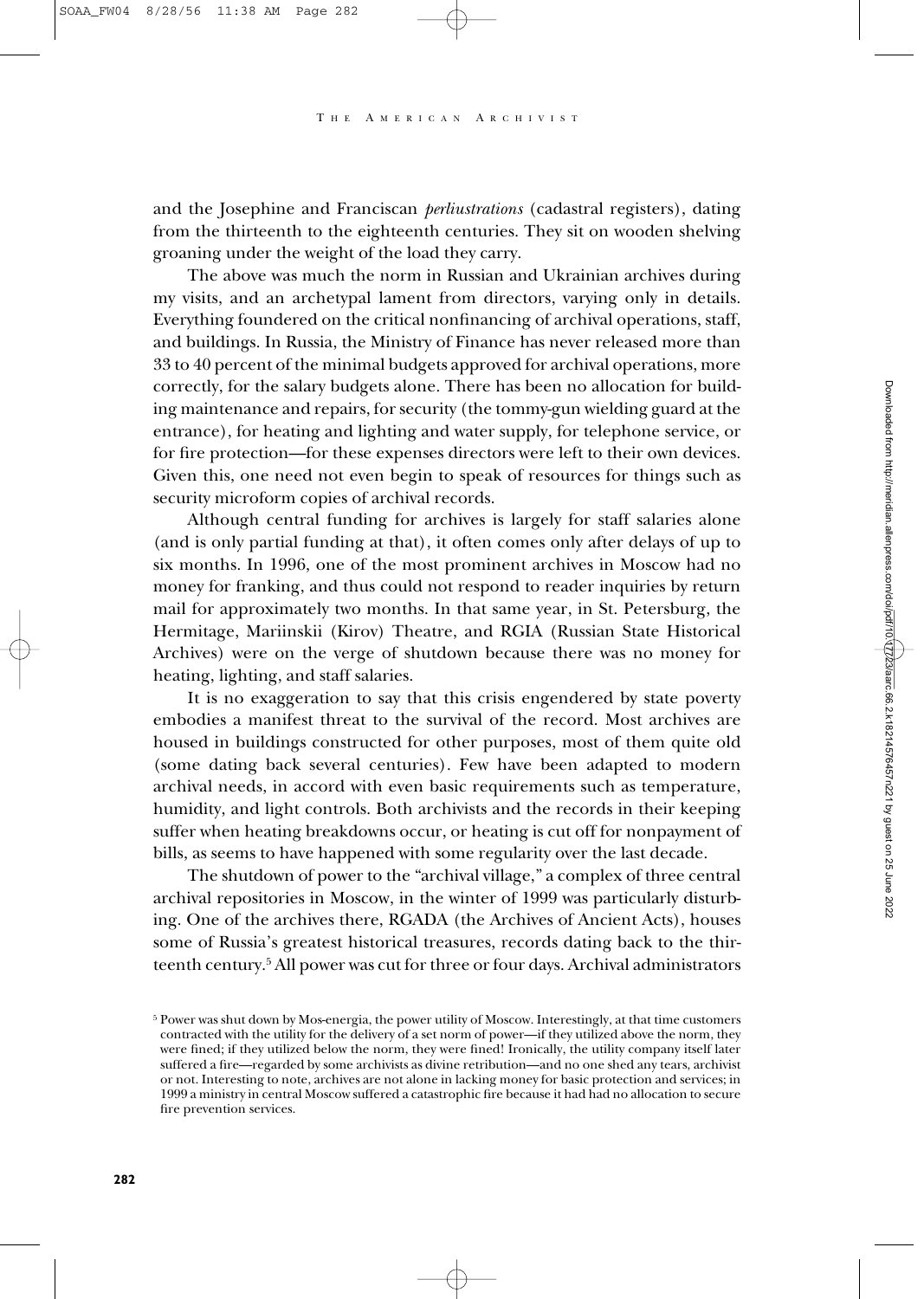and archivists organized to go public with their situation, calling in television and press teams. Bundled in winter coats while at work, they spoke of the danger to the priceless records in their care. The press and television coverage elicited the hoped-for public outcry, and power was restored, but not before serious damage to RGADA. Water pipes had frozen solid; once heat came back, they burst, and records were damaged. In response to this emergency, archival officials summoned the fire service; there were subsequent plumbing repairs and substantial costs, ultimately covered by Mos-energia (Moscow's power utility), since it was deemed culpable for this misfortune.

While power and heat came back on for the archival village, the buildings never warmed up to any comfortable level, due to the nature of Russian construction. During the power shutdown, the thick, stone exterior walls sucked in the winter cold, which resided there until the advent of summer and its heat. (Generally, all archival buildings suffer from seasonal spiking in interior temperatures: in summer, heat builds up until intolerable; in winter, cold seeps in, barely kept at bay, and at times frost settles out on interior walls of some archives—with any break in heating, frightful cold settles in for a long time.)

#### *An Archivist's Income*

The economic restructuring of the past decade in Russia and Ukraine, with endless funding shortfalls, has ravaged archival incomes. First, consider some cost comparisons to better understand the purchasing power of an archivist's income. An archivist-specialist earned, in 1993, as much as a rector of an institute! It sounds good, but the reality was bitterly grim, given that famed institutes in nuclear physics and cancer research had almost closed down through lack of state funding. In Ukraine, meanwhile, a university lecturer in the Crimea earned 600,000 Ukrainian "coupons" per month, which bought but two kilograms of barely edible sausage, while one month's pay in Armenia could purchase two eggs!

A Russian archivist earned a tad more than this. In 1994, a midlevel archivist earned 35,000 rubles monthly (4,270 rubles equals \$1), at a time when 5,000 rubles bought one kilogram of oranges or bananas, 40 rubles paid for one subway ride, and 2,500 rubles could purchase one pack of Hall's cough candies. By 1995, salaries improved somewhat to 150,000 rubles per month; but the increase was more or less eaten up by inflation. In 1996, the cheapest lunch at an archival cafeteria cost 6,000 rubles, while a monthly transit pass was 180,000 rubles; thus, one month's work might cover transportation and lunches alone, depending on whether an archivist was in the top bracket of his or her category. At the same time, an unskilled teenager working in some undertaking or business concern could earn 1,500,000 rubles (eight times more) monthly. One archival section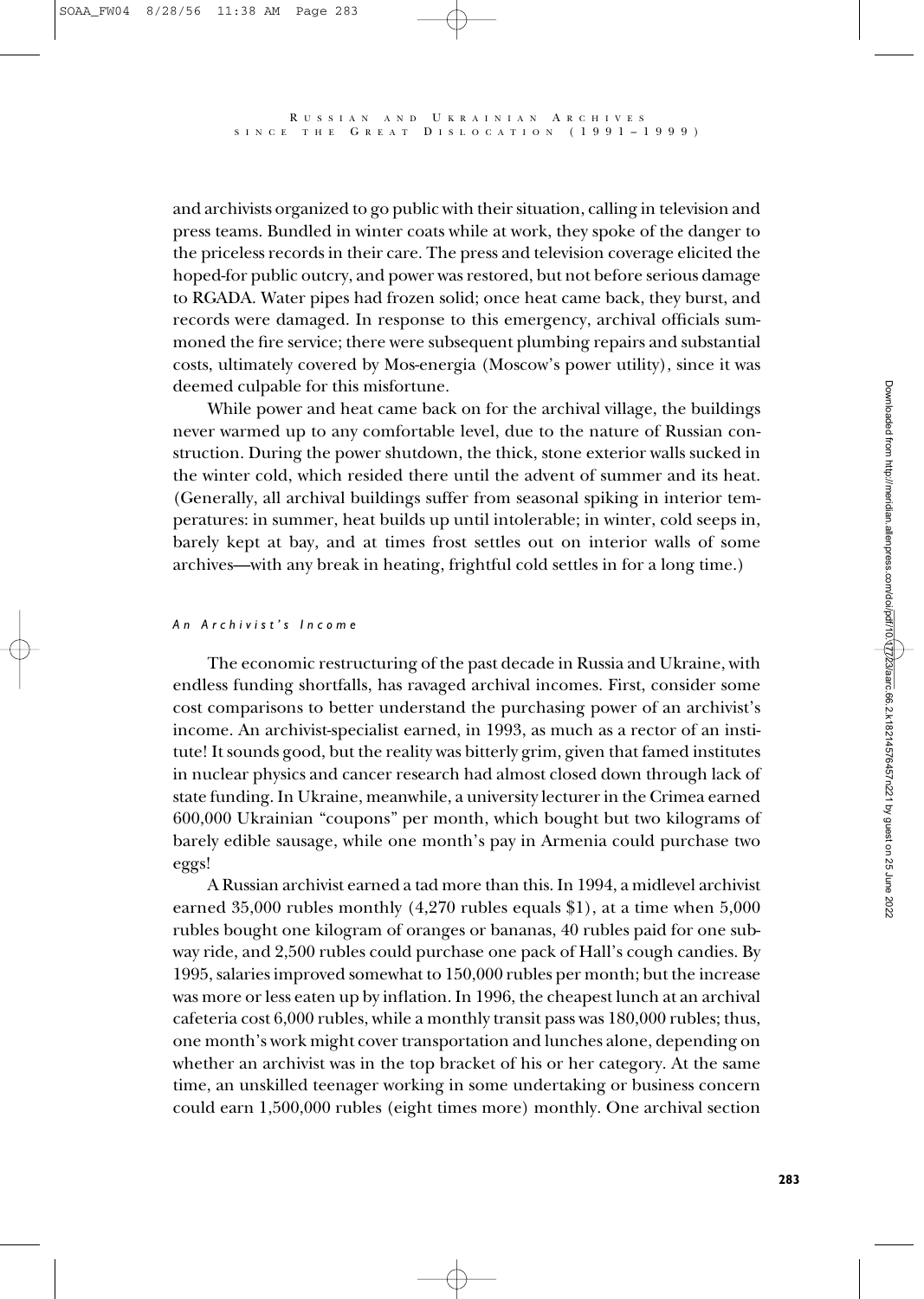chief finally left her archives to manage a bank's records, trading a 300,000-ruble monthly salary for \$900 per month.6

By 1996, an archivist earning 300,000 rubles monthly paid the following prices for various commodities: 2,750 rubles for a loaf of bread, 32,500 rubles for a kilogram of butter or cheese, and 9,000 rubles for a kilogram of sugar. Salaries in no way kept pace with increases in prices of goods and inflation. Between 1991 and 1994, a 5,000-fold increase in prices of goods occurred in Russia.

Though barely conceivable, the situation was even more difficult for archivists in Ukraine. In 1996, when prices of goods equalled those in Moscow, Ukrainian archivists earned approximately one-half the salary paid to Russian archivists.

The miserliness of archival salaries is painful. (Other professionals, such as doctors, nurses, dentists, academics, scientists, etc., suffer equally.) Just as bad, if not worse, are other factors that exacerbate the pain of this pittance paid archival professionals: the unpredictability of a payment coming on time, since salaries are often from three to six months in arrears, as well as the uncertainty of whether or not it is going to be the full sum.

The question naturally arises—how can archivists survive on their salaries? As most other professionals in Russia and Ukraine, they have recourse to various other means. They rely on extended family and on various support structures (organizations, friendships, etc.); they work at two or three jobs; they moonlight (coming into the archives nominally for several hours and then leaving for another job, often in private enterprise where they may earn 500,000 to 600,000 rubles monthly); they vend and peddle wares in their free time; they work the ubiquitous garden (*dacha*, i.e., cottage) plot accorded to anyone desiring one on the outskirts of the city; they undertake "business on the side"—in sum, they ride a ceaseless and frenetic carousel from one place of work to another, with no rest on weekends. Luckily, apartment rents and utilities do not yet reflect real costs, something the state simply cannot allow given the general impoverishment of its people—but many indications imply that these allowances are not for long. Older archivists, those without support groups, or those with some debility who have no additional source of income, are in truly lamentable straits. One such archivist lived on potato soup alone, while another rationed himself to one-half a potato per day.

<sup>&</sup>lt;sup>6</sup> The salary was far, far larger, but the chief's heart remained with the archival record. Many archivists stay on because they simply love their work and feel that it is redemptive, that it contributes to society's awareness of self. They are, of course, usually older archivists, who value learning and knowledge in their own right, as a facet of the overall culture of a society, who value culture in the German sense of *Bildung*. This mindset is disappearing throughout Russia and Ukraine, a casualty of the capitalist imperative to make money.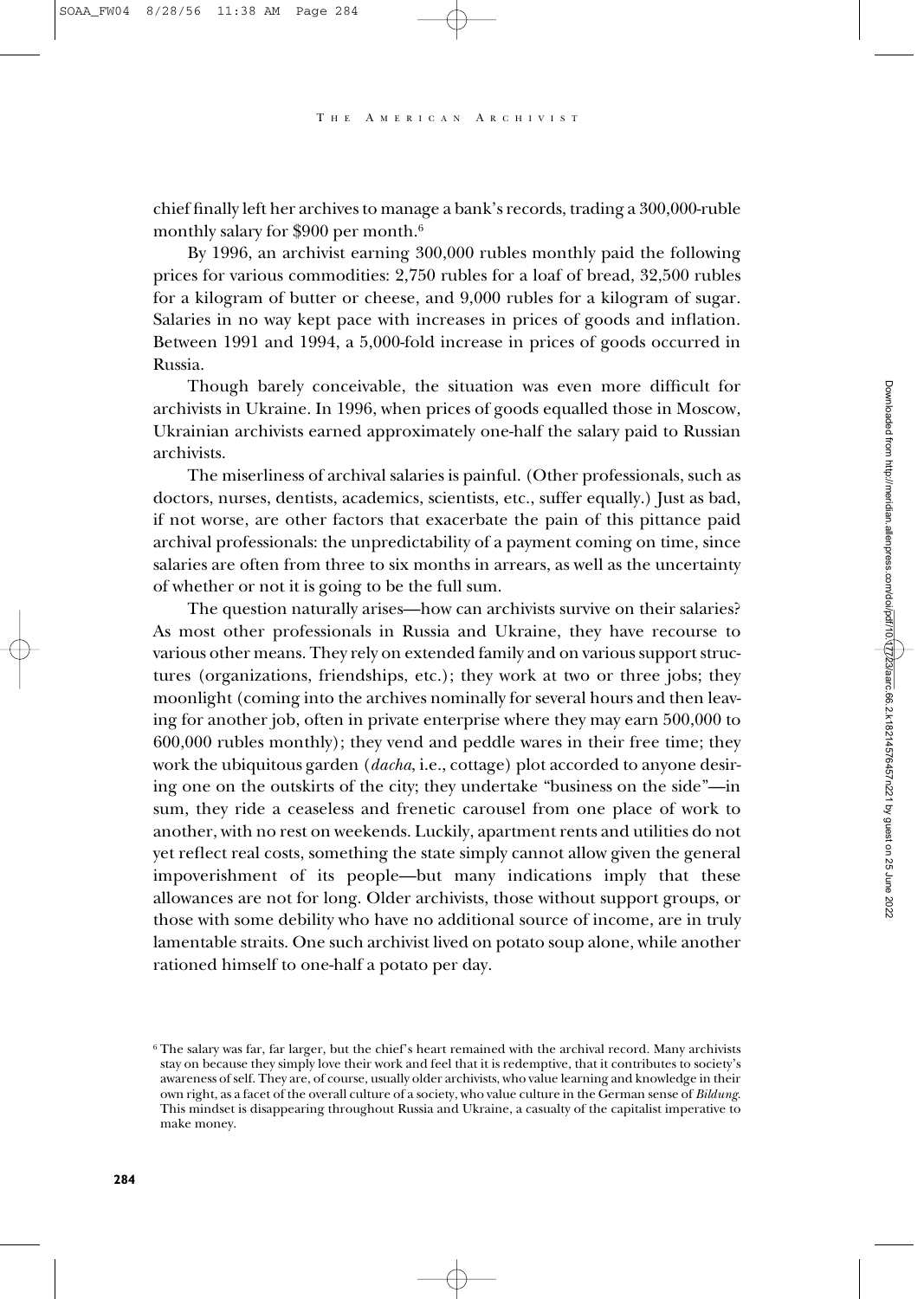The above perhaps explains why there are so few overweight archivists and support staff in Russian and Ukrainian archives, in fact why these societies in general have, after a decade of deprivation, grown very lean indeed.

### *Archival Demographics*

The pitiable wages, along with their arrears and unpredictability, have occasioned significant changes in the demographics of auxiliary archival workers, support, and technical staff. Men are becoming rarer and rarer within the confines of archival institutions. Many pensioners turn to archives to supplement their inadequate pension incomes, performing clerical, retrieval, and other such tasks. Pensioners are predominantly women. Many young women come to the archives to take on a second family job, with their husbands working at what is considered the primary income job of the couple.

Often enough, directors have no recourse but to hire on as staff those with absolutely nowhere else to go; not surprisingly, they are too often neither the most reliable nor dedicated employees. Additionally, archival workers are aging, as the young go to jobs with greater remuneration and, perhaps, a brighter future.

Increasingly, then, it is more and more the case that women and retired seniors now work as technical and support staff, and their load is heavy. As an example, in one prominent archival institution in Moscow in 1996, one old pensioner was responsible for the retrieval and return of the records of four vaults scattered throughout various locations of the nine-story building (the norm is one vault per worker), at a time when elevators did not work for weeks on end. Developments such as these have an impact upon service for researchers (with far longer waiting times for requested records), not to mention the health of the workers.

#### *Archival Survival—"Biznes" in the Archives and Criminality*

The endless and enervating shortage of funding has forced directors to become "businessmen" or "businesswomen," to commercialize the only commodities in their purview, that is, archival records, fonds, and buildings. This is repugnant to all archival managers, who consider themselves to be learned and cultural workers first. "Commodification" of archival information and services was the farthest thing from their minds when they took up their posts. Obviously, commodification has its limits; *Rosarkhiv*'s regulatory control and various International Council on Archives (ICA) regulations define strictly what tariffs and charges are allowable for what archival services. Such strictures make sense in a more-or-less rational world; but where things are chaotically topsy-turvy, strictures necessarily bend. While this has allowed for some impropriety and chicanery in archival practices, remarkably, given the extent of the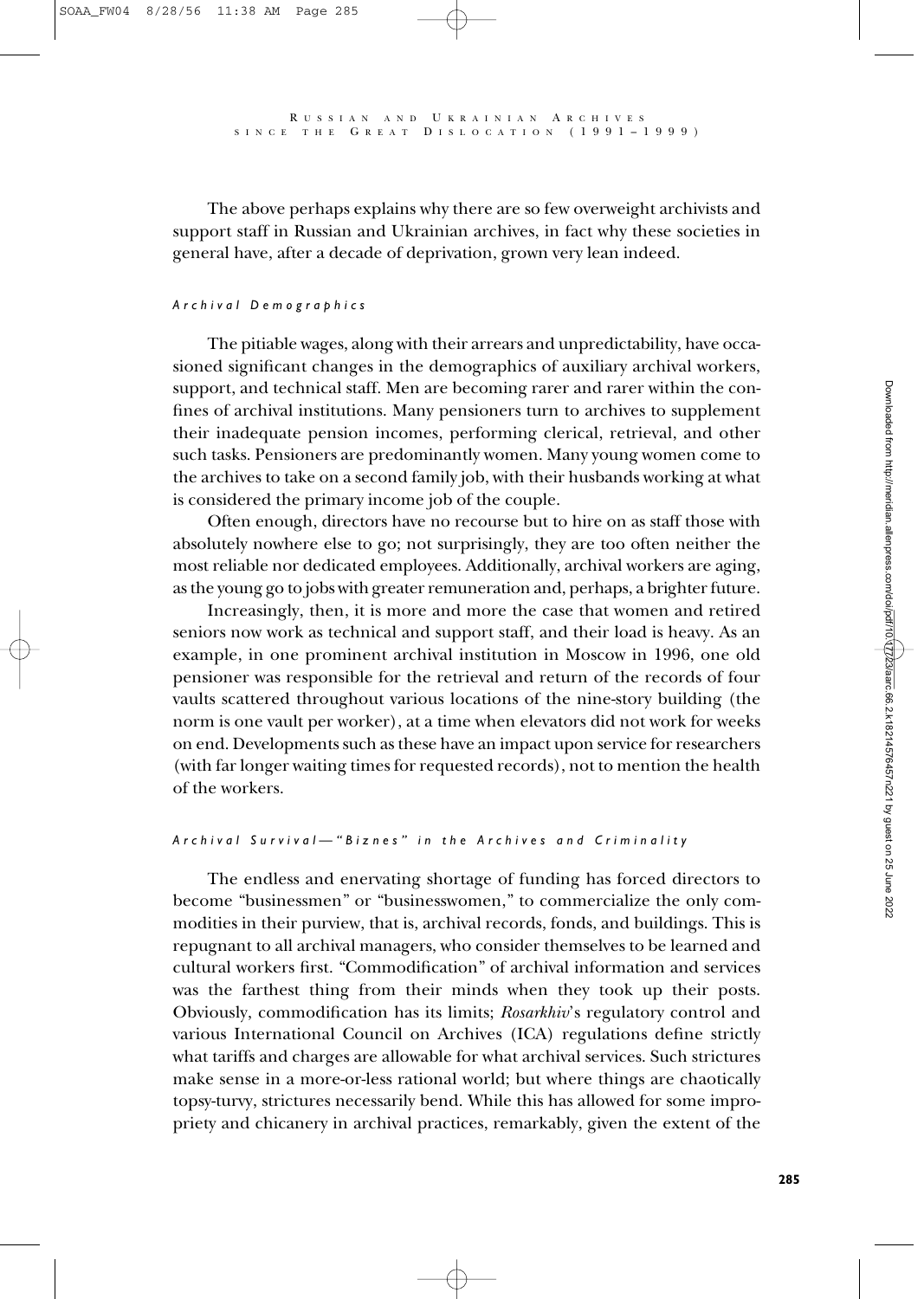A MERICAN ARCHIVIST

ongoing crisis in funding in Russian and Ukrainian archives, such mischief has been relatively limited.

In some instances, directors, in contravention of international norms, charged a registration fee for access to archives. *Rosarkhiv*, on hearing of this, put a stop to the practice. Copying charges vary dramatically from institution to institution in any given year, from \$.30 to \$5.00 per page. *Rosarkhiv* considers this situation not only inappropriate, but illegal; that it is "high time to end this bazaar"; and that directors of archives allow themselves too much leeway with copying prices, especially when they set differing tariffs for Russians and foreigners.7 According to ICA and *Rosarkhiv* norms, archives can charge only enough to recover costs of operator, paper, supplies, and other maintenance, never for the informational content of copied documents (unless the information is to be used for a commercial venture or publication that will earn money). One can sympathize with *Rosarkhiv*'s principled posture; it is the correct thing to do. One can also understand the directors of archives who, in desperation, try to get ends at least close to meeting.

Archives directors have taken to renting out space to private ventures. The archival village in Moscow consists of three central archival institutions laid out in an enclosed quadrangle. A number of garages and storage structures, enclosed by a high board fence, take up much of the central square, which is home base to a firm that washes cars and trucks, performs various deliveries through the city, and so on. An undertaking of this sort does not accord well with archives and their needs. Excess water from washing operations flows near archival vaults, and heaps of construction materials lie all about (pipes, bricks, sand piles, etc.). Archival administrators long wanted it out, but the firm has connections, and the rent it pays more or less covers the energy costs of the complex. In a pleasing development, most of the trash heaps have been largely cleared over the last several years.

In 1994, another major Moscow archives boasting a prime location began to rent out a portion of its massive lobby to two banks and a cleaning company, which opened branches there. How else, the director asked me, was he to raise money to pay staff and maintain the building, at a time when he needed 5,000,000 rubles for elevator repairs and 500,000 rubles monthly for elevator maintenance, as well as 1,000,000 rubles monthly for fire protection? Other archives rent space to apothecaries, computer and photoduplication shops, bookstores, and the like. A number of archives have opened hostels within their institutions, catering to both Russians and foreigners.

Some of the archives that hold records of extreme interest to foreign archival or research institutions have established significant copying and joint-

<sup>7</sup> This practice of differential rates continues and has been established at many archives, as I discovered during a research trip to St. Petersburg and Moscow in September and October 2003.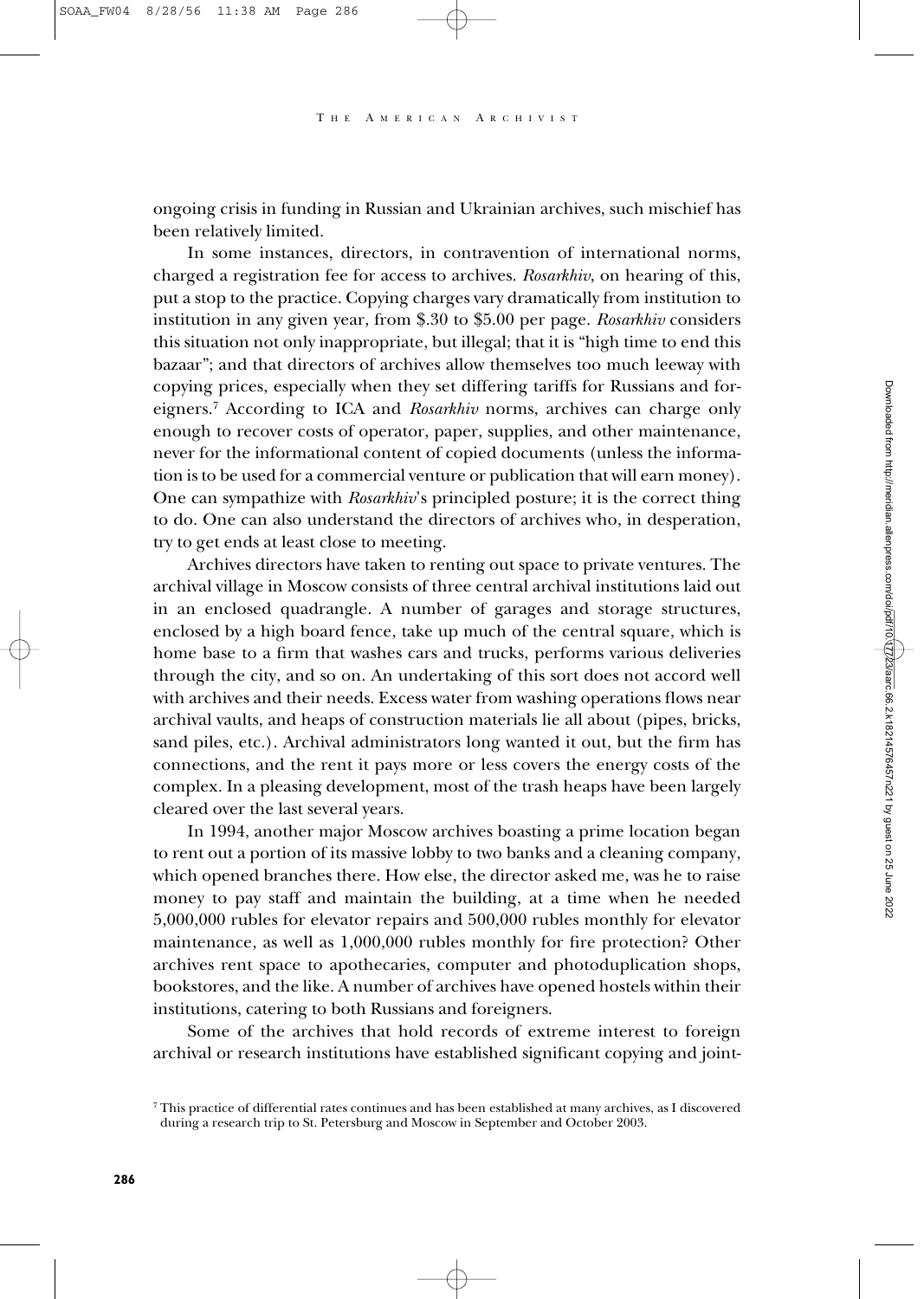publication projects with them. Most significant of such undertakings was the Hoover Project. This agreement was struck between *Rosarkhiv* and the Hoover Institution for the Study of War, Peace and Revolution in 1992. The project promised *Rosarkhiv* desperately needed money in a desperate time; Hoover paid several million dollars for permission to copy all Comintern Finding Aids, as well the complete fonds of seven or eight prominent Bolshevik leaders (such as Molotov, Kalinin, Kaganovich, and others), amounting to several million pages. Duplicating technology used during this project, as well as security microfilm copies of all records filmed, were also presented to *Rosarkhiv*.

As archives try to earn money from abroad in various joint ventures, the same government that cannot fund their basic needs taxes their earnings from such projects as foreign income; in 1993, the tax rate was 90 percent. A chaotic and capricious tax structure, the "devil in the details," as so many directors put it, decimates their foreign source earnings, as the Ministry of External Affairs, Ministry of Finance, customs and excise officials, and others, all with an interest in "foreign earnings," take their shares. Representatives of all these agencies have legislated taxing responsibilities; unfortunately, these responsibilities are often in manifest contradiction to each other, and the Duma seems to lose sight of how many levels of taxation it layers upon the archival system (and all Russia, for that matter).

In some instances, thankfully rare, archival institutions hold researcher services for ransom. One archival institution in Moscow, holding records reflecting Soviet decision making at virtually the highest level, has a wondrously detailed Rolodex system based on keyword entry, cross-referencing records to the minutest degree. In its time, this information control system provided almost instantaneous recall of information for the Central Committee of the Communist Party. Yet researchers have no access to this system. They make do with finding aids, which, as Russians say, are "deaf," because the file descriptions provide no useful information whatsoever; they simply list sessions of the Central Committee, along with date of session and number of the sitting. However, for a fee of \$100 to \$120, archivists will perform a thematic search through the Rolodex (and if the material has been declassified, will provide photocopies at \$2 a page).

Yet another means for earning income is searching holdings for researchers. All archives will execute comprehensive thematic searches of finding aids, index cards, and whatever automated intellectual control tools they might have at their disposal. The cost usually begins at \$100; the degree of intensity requested (inventory or file level, for example) can affect the price.

Directors employ all of the above means to earn desperately needed money to keep institutions working. Most, while not desirable, are open and legal. Unfortunately, with archival workers so desperately underpaid, unethical practices also manifest themselves within the archival system at lower levels. Archivists can, for example, refuse to provide any assistance, other than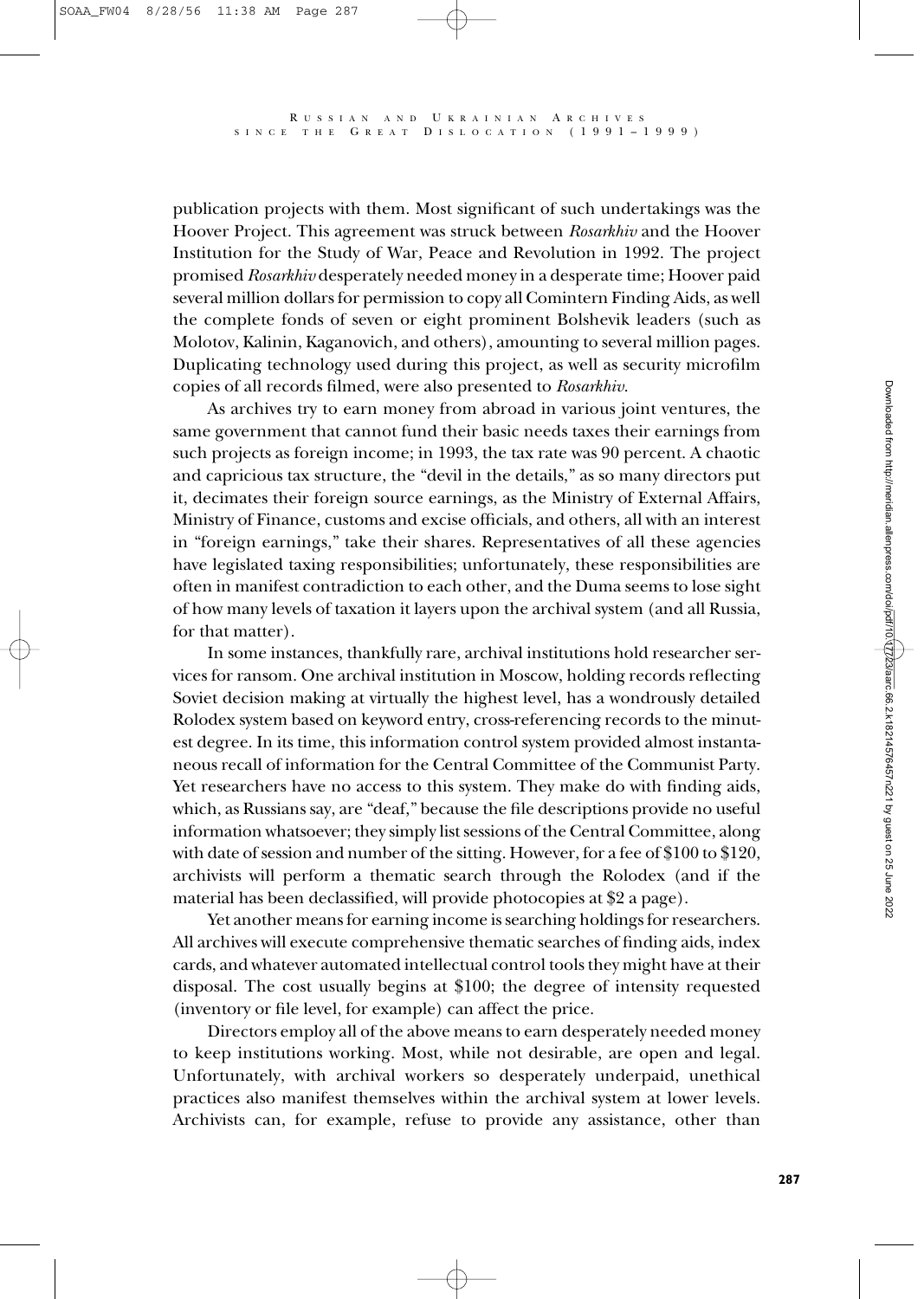*pro forma*, unless some compensation is given them. The refusal could be overt or suggestive, for how can a researcher actually know what the responsible archivist knows or does not know about records on a given theme in his or her care and so determine whether or not the assistance provided conforms to ethical and professional norms? Archivists can "hide" records in the vaults for some researcher who has "helped out," or until they themselves have published their own work. They can "misplace" records until some special consideration is shown them. In these and many other small ways, desperate archivists can hold back on full service. In all my travels and working visits to archives in Russia and Ukraine, I have never experienced such things, but both foreigners and Russians attest to their occurrence.

Beyond such professionally unethical conduct have been cases of outright criminal activities in Russian and Ukrainian archives. Archival originals have been sold, usually to foreigners with American dollars. In the early 1990s, the director of a sensitive archives sold records from the period of the Civil War (1918–1921), before their declassification and before any Russian researcher had ever seen then, receiving an extraordinary sum in return. He then broke news of this perfidy, which he alleged was perpetrated by another, to the press. A conservative Communist himself, he also wanted to use this development to embarrass *Rosarkhiv* before the Duma, which, in a xenophobic moment, was demanding strict control over access to archival records. This gentleman sought to kill two birds with one stone—embarrass the archival leadership and profit personally, by alienating a portion of the national memory.

In Ukraine, the Odessa *oblast* archives was closed down in the mid-1990s for several months for the purpose of taking a total inventory of records, an action necessitated by indications of massive, wholesale thefts of records from that institution.

When I was visiting an archives in St. Petersburg in 1996, its director told me about the stealing of stamps, about the cutting out of signatures from historical documents for sale as autographs, about the theft of aesthetic gems such as illuminated decrees signed by emperors, and about the disappearance of other easily marketable items. While there one Saturday morning for a personal visit with him, I walked into a maelstrom of activity, with archival officials rushing about hither and yon. The director shared his anger and sorrow with me. Just that morning, he had received a call from a German dealer in manuscripts, along with faxes of documents given to the dealer by several Russian-speaking individuals to sell on consignment. The faxes showed sixteen extremely valuable items from the eras of Peter and Catherine (the Greats); the archives' inventories attested to their provenance, and a search of the vault verified that these items were missing. As the director pointed out to me, this time the thieves had run up against an honest merchant; what other treasures had been "removed" and had fallen into the hands of unscrupulous dealers?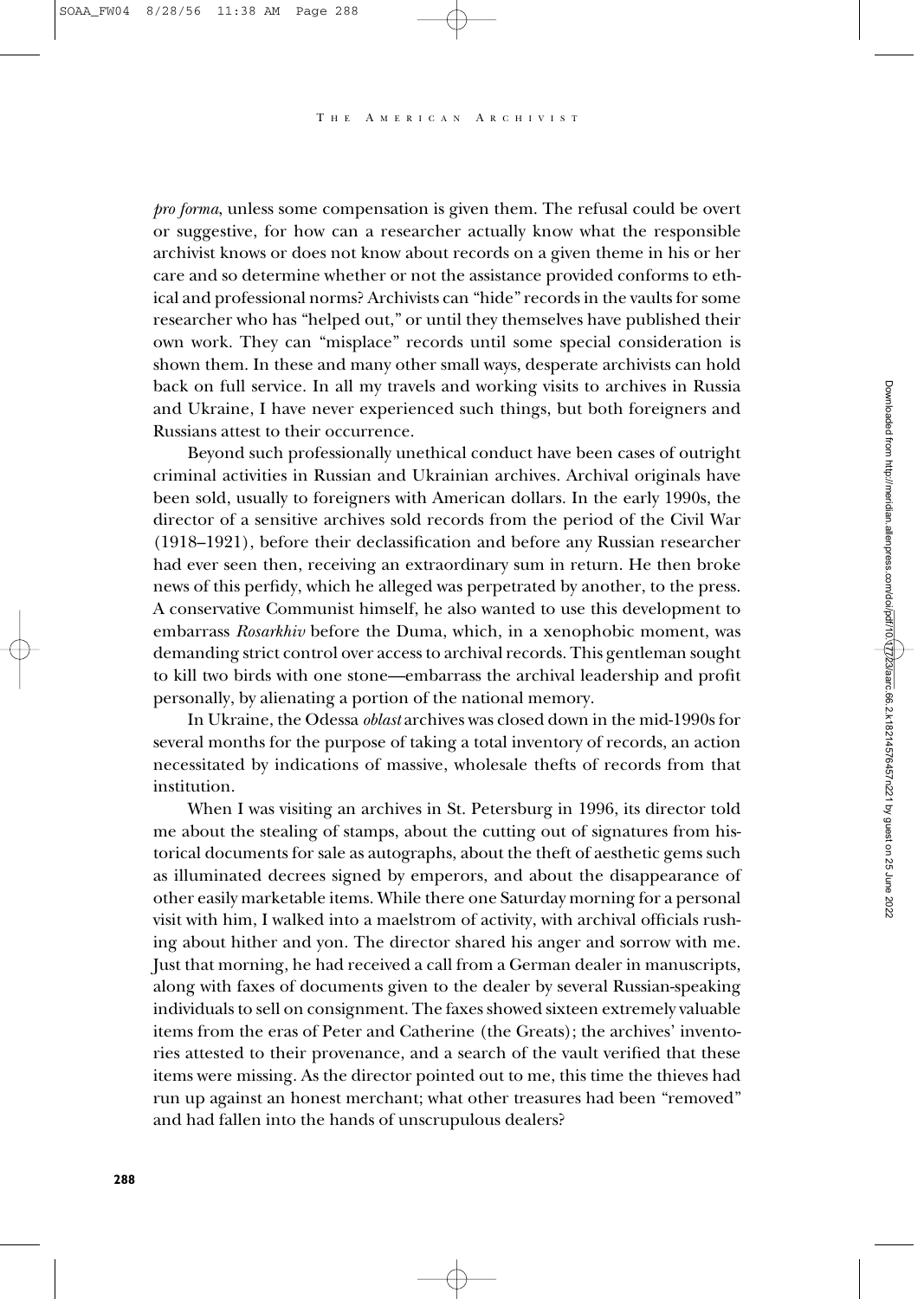Flagrant thefts of almost-reliquary records are infrequent—at least, archival directors hope that this is the case. However, many fear that theft might be an invisible, ongoing phenomenon, given the desperate poverty of archivists and the relatively primitive security and control methods within archival storage areas and in vaults. Some, in fact, fear there has been criminal penetration of the archival system already, that some of the people hired to perform auxiliary and support services may be moles who, when the time is appropriate, will be activated by their "managers" on the outside and instructed what to steal. This fear in part informs all directors' desires and activities to keep as many of their present staffers on as possible; most are known and trustworthy, and no one truly knows who a newly hired worker might be or the nature of his or her intent.

#### *Frost on the Walls of the Archives—Cold as a Morgue*

Most of my visits to Russia and Ukraine occurred in late fall or in the midst of winter. They were uncomfortable trips; but they were instructive, allowing me to experience in full measure the onerous conditions under which Russian and Ukrainian archivists work. In the mid-to-late 1990s, most of the central archives, as well as the archives of prominent ministries, had very little or no central heating—even the reading rooms, let alone the vaults, were unheated and frightfully cold. Archivists and researchers worked indoors in nearly full winter dress. My heavy clothes warded off cold for the first hour or two; after that, with each passing hour, the cold made itself well and truly known as it penetrated through to the marrow, and my teeth began to chatter. The humidity in the air so intensified the cold that on many a day I left archives with a runny nose, with tingling and burning in my ears and other extremities, with a dizzy head, and fearing that my body would never know warmth again. In truth, to walk outside into the cold was a relief, since exercise at least helped to stir up whatever residual body heat remained inside.

For me, of course, such experiences were brief interludes, only two or three weeks of discomfort. But for Russian and Ukrainian archivists, working in unheated buildings for long stretches at a time was their daily lot. At times, frost does indeed crystallize as a glistening sheen on interior walls. Luckily, electricity was usually available during heating shutdowns, and thus the ubiquitous space heater could be used, placed in strategic corners where warmth could collect and where archivists could try to do most of their work, or at least retreat to whenever time allowed. They cocooned themselves in layers of wraps when sitting at their desks, and scribe's gloves, with fingertips cut away, were not uncommon. To work in such cold and humidity, winter after winter, takes its toll on people's health, weakening their resistance to illness. Illnesses of various sorts were common and dragged on for months on end, especially among the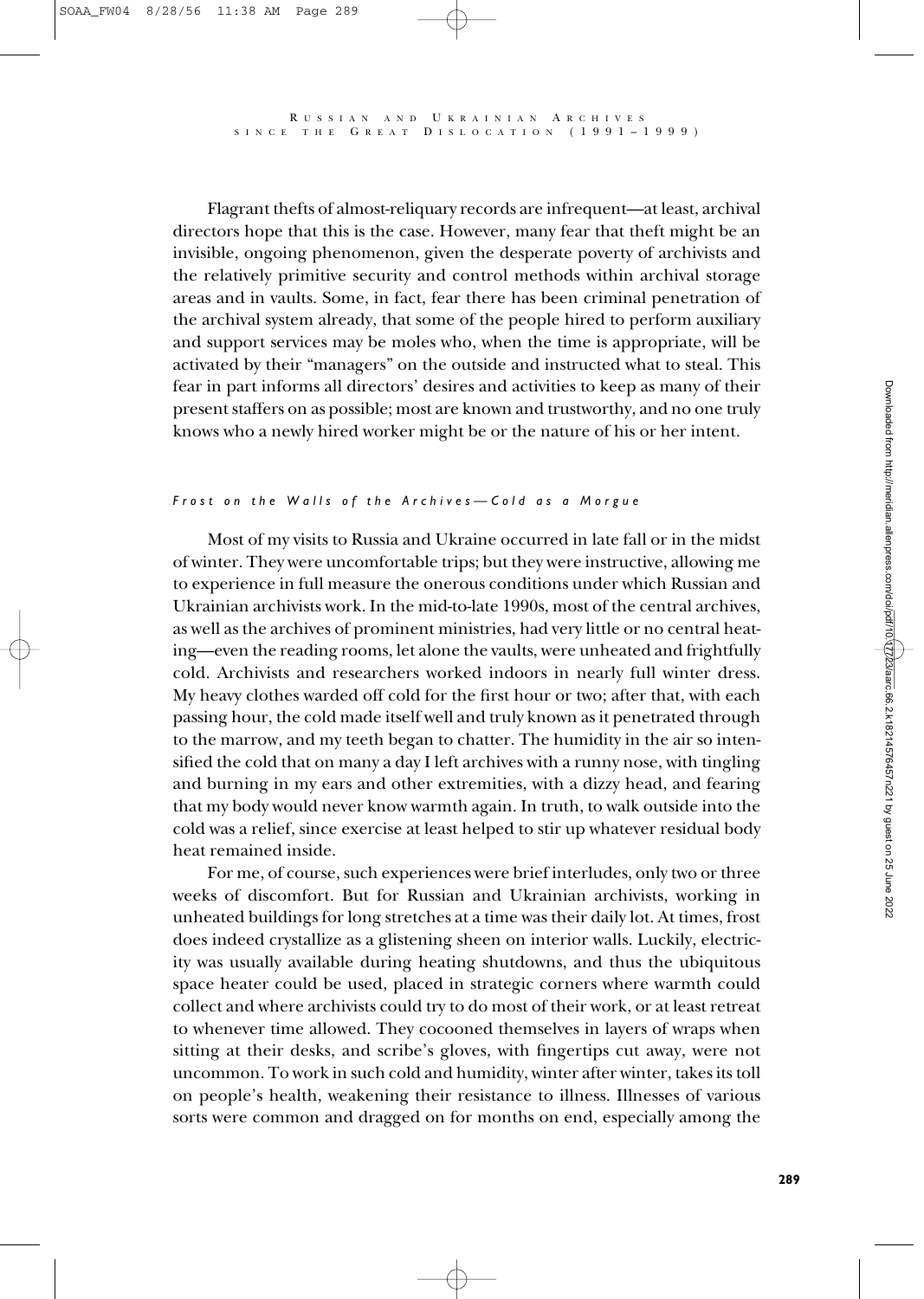older workers. And what of workers with chronic ailments, asthma, or other lung-related illnesses? Some develop tuberculosis, and while many other factors probably occasion their infections, working for months in the sepulchral cold of an archives in winter surely plays no small part.

In Ukraine in November 1996, the First Conference of Archivists and Historians of Independent Ukraine took place at GAU's main building. The auditorium where the ceremonies and plenaries took place was a deep freeze. The thematic working sessions were held in smaller rooms, where participants sat wrapped in winter coats, people huddled up against each other, the speakers' warm breath vaporizing out of their mouths in the dimly lit room. Lightbulbs were of such low wattage (for economy's sake) that one could barely read notes for presentation. Breathing into my hands to warm them up, I completely steamed up my glasses. After a session of several hours, I exited the building shaking from the cold, with fingers fully numbed and barely responding.

A popular bit of black humor circulated at this conference. The central plenary chamber, it went, should be renamed "Morgue Central," so that as attendees expired from the cold, it would not be necessary to carry bodies any great distance, but simply "stack them up at the back"; survivors could benefit by the last of the body heat emanating from the fallen.

Lack of funding accounts for the cold in Russian archives. In Ukraine, it is not only lack of funding, but also that Ukraine depends largely on Russia for energy supplies, which have at times been interrupted because of large Ukrainian arrears in payments due Russia for supplies received. However, the buildings themselves—their age and the nature of their construction—worsen the situation. The old monasteries and churches mobilized into archival service many years ago are essentially and almost exclusively of stone construction. Newer buildings, until recently, were built much the same way; all walls are load bearing, hence the need for thick stone. Even when structures were built over a steel-girder carcass, insulation was never much a concern. This was in part a consequence of economic unaccountability, both allowed and encouraged by *Gosplan* under the old Soviet order. With no premium on efficiency, when no one had to care about the cost, heat could be run at full blast in stone buildings to keep out winter's chill. In fact, the more heat one expended the better the numbers looked for the power and heating sectors of the national economy (in terms of total production/service) when they did their annual accounting before *Gosplan*. In truth, the peasant *izba* of Russia or *khata* of Ukraine were far more heat efficient than urban buildings. Building modes are now changing dramatically (frame with insulation, interior insulation over stone walls, weather-tight doors and windows, energy-efficient heating/cooling systems, and so on). This will bear fruit only in the future; given the low priority that the state has assigned to its archives, they will continue, for decades yet to come, to reside in their dank and stone-cold fortresses.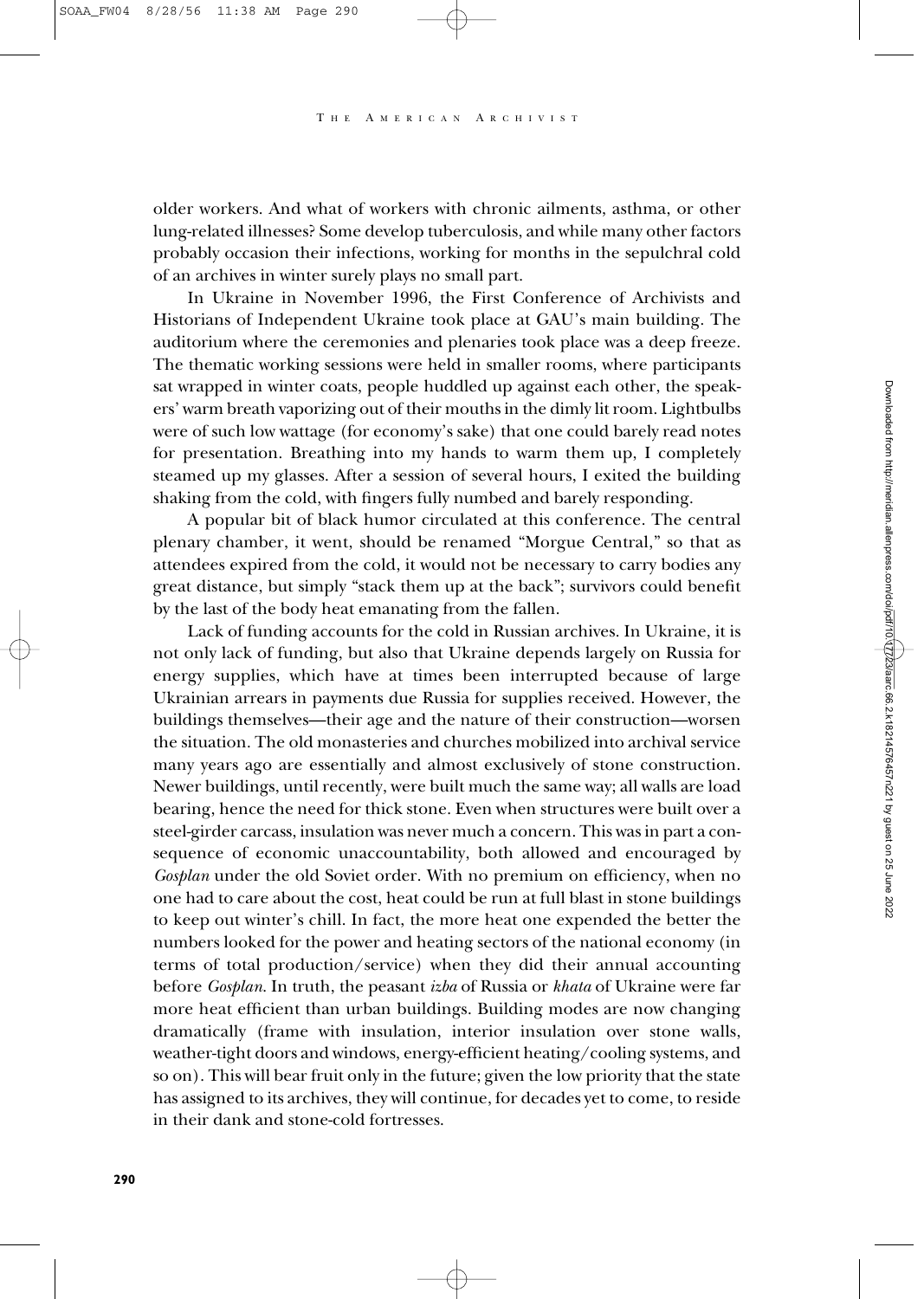In the face of all these hardships and indignities, many archivists soldier on! Why? Some archival workers simply have no other place to go—however bitter their lot, other jobs pay even less. Many believe that, with time, improved benefits will come to them in the job they hold, that ultimately the corner will be turned (not a vain hope, for directors in many archives have managed to find ways to increase their workers' salaries). Most, however, stay on out of dedication. They believe in their calling, and feel that they are, as in Russia, saving a great heritage, or as in Ukraine, restoring a lost past and building their nation anew. Their faith may be somewhat quixotic—but it motivates nonetheless. A palpable professional camaraderie binds them and even strengthens their resolve to see things through to a better day. They are motivated by the awareness that they live in a time of great and novel experimentation in societal remaking during which they are performing a noble task by preserving the memory of the past (both Tsarist and Communist), saving the record of a turbulent-yet-fecund present, and helping shape the future by providing instructive lessons from the historical experience of the past preserved in their institutions. Finally, they are still committed to the idea of archives as central to culture and learning, and they carry on, at times crusaderlike, suffering for their New Jerusalem.<sup>8</sup>

#### **The Director as Pater/Mater**

During the trying 1990s, the more-or-less amorphous interphase when Russia and Ukraine commenced transforming themselves, the office of "director" assumed significance beyond the general understanding of that term by most Westerners. The director not only manages an institution and its employees—the very fate of an archives is arguably dependent on the director. This is not surprising, given the severe financial dislocation of society and ever-deficient funding for archives. Additionally, an unending flood of legislation from the Duma and instructions and directives from *Rosarkhiv* come down upon archives; some of it at cross-purposes with existing regulations, while many of the directives are unrealistic, given the lack of resources at the disposition of archives. (One director of a significant St. Petersburg institution told me that he "does not make haste to fulfill the requirements of the law—it may soon change.") Only a prescient and energetic individual, with extraordinary political and administrative abilities, could lead his or her institution under such conditions.

<sup>8</sup> It is difficult to say what the future holds for these archivists, what potential chagrin and disappointments, as Russian society becomes more like ours, where pursuit of the dollar (U.S. preferably, of course), consumerism, and escape into the virtual world of Sony's Play Station are easily and rapidly displacing the love of culture and dedication to great literature and learning. They are motivated by, and dedicated to, an ideal of culture which, in all certainty, will also fall to the "American way"—the pursuit of efficiency, profit, and mass consumerism.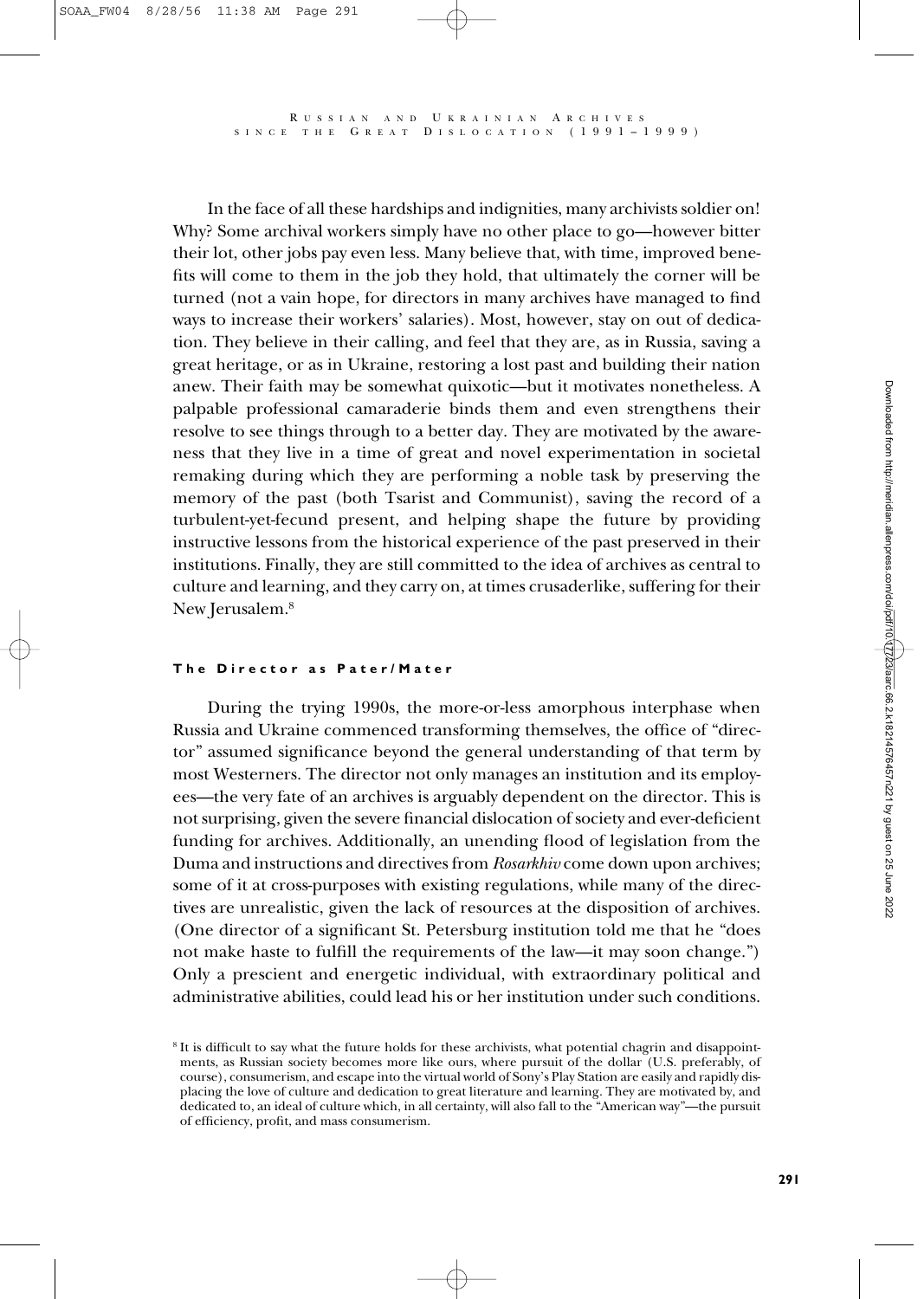But there is more to the role of director. True to tradition, executive officers in Russia and Ukraine have a certain *potestas*, a plenitude of discretionary executive authority in their prescribed circuit accorded to them less by legislation than by practice; subordinate workers treat their directors with great respect and deference, and they feel that this is as it should be. Concurrently with a formal sense of subordination to a director comes also a recognition of the director as a sort of *pater/mater*, as a person of influence and power who can intercede wherever and whenever necessary with appropriate authorities on behalf of his or her workers, who become almost wards. Beyond the outward formality of subordination and deference is this sense of a kinship group headed a patriarch/matriarch, who will do whatever he or she can for the well-being of the group.

The notion of an executive officer as an empowered viceroy within his or her circuit also manifests itself in the director. He or she has an extraordinarily broad reach throughout the life of the institution and its staffers and more discretion to bend strict regulations wherever necessary and possible, doing what is right for those in his or her appointed circuit. This practice existed in Tsarist Russia; it survived throughout the Soviet era; and it has continued on into new Russia and Ukraine. Perhaps there is a Slavophile underpinning to this notion of director as patriarch/matriarch over his or her kin, of viceroy over his or her wards—and most of the directors take these responsibilities seriously.

Thus, the tradition of powerful executive officials (ensconced in law), the pragmatic imperative for able and interventionist officers during socioeconomic and political transformation (to steer institutions through a seemingly endless crisis of severe underfunding), and the traditional mindset of archivists (which both elevates an administrator and treats him or her with appropriate deference, seeing him or her as a parent-intercessor and their hope of salvation) have all come together to shape the role and perception of today's archival director in Russia and Ukraine. The director can safely be termed a *pater/mater*, the *bat'ia* (patriarch) or *matushka* (matriarch) who is the support and anchor in the lives of his or her archivists, with whom they either swim or sink.

The dearth of central funding imposes upon all archival directors their first imperative—sources of income for their staffs and institutions. Thus, they seek to earn money in any manner conceivable, most often through linkages with outside institutions interested in copying, editing, and publishing records out of Russian archives, as well as mounting them on-line in massive electronic databases. One director, for example, has links with several outside agencies (both Hoover and other pan-European institutes). With money so earned, he was able to establish a decent cafeteria for his staff; a small benefit, perhaps, but for many it provided the only meal of the day. He was able to hire another thirty-five staff members desperately needed to modernize institutional management practices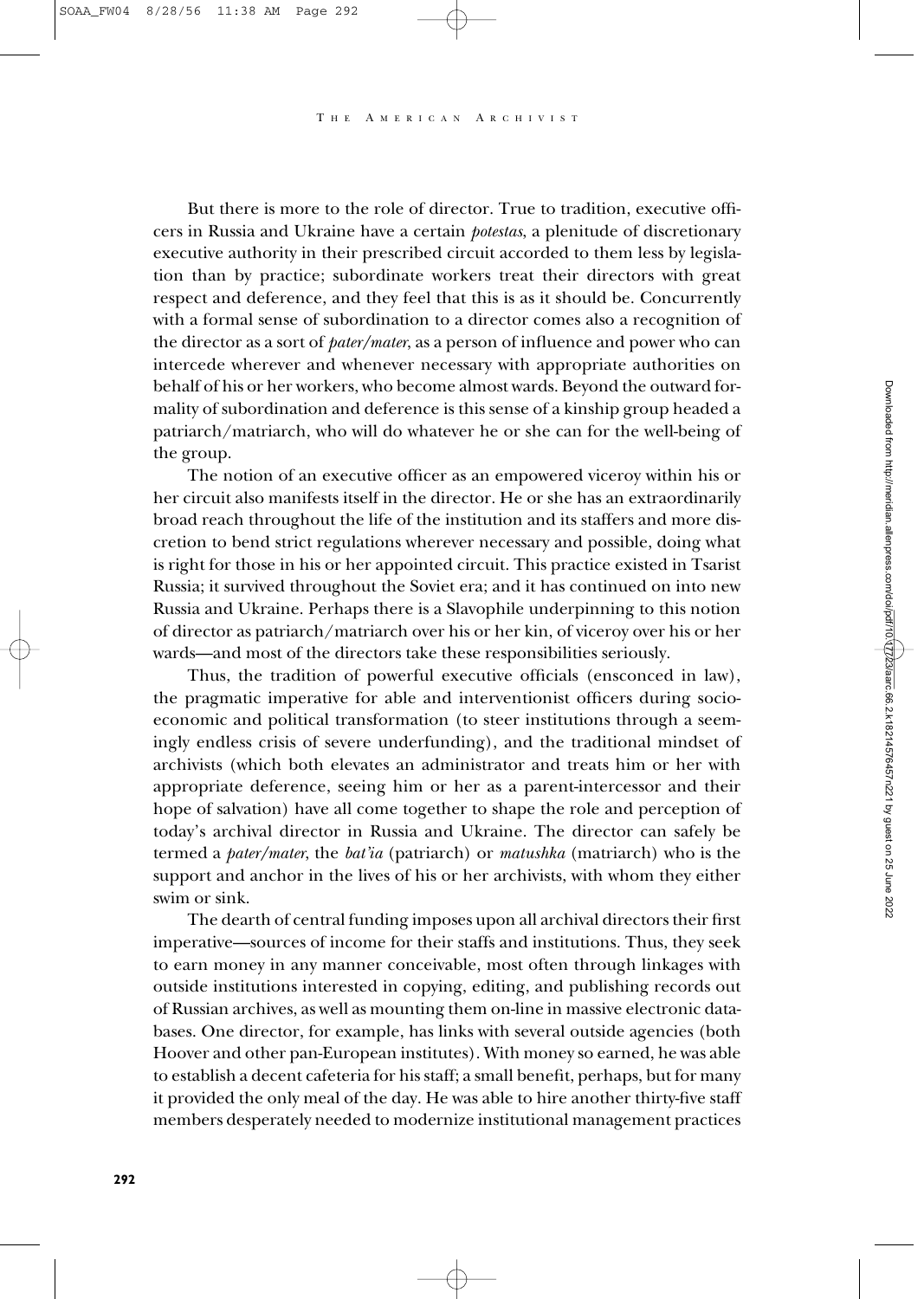(by, for example, developing an accounting office) at a salary of 5,000 to 6,000 rubles per month (at that time 840 rubles bought \$1).

The building housing his archives is decent, by Soviet-Russian standards, with its own air-conditioning system. But breakdowns in the system occur with unpleasant regularity, and repairs, as well as ongoing maintenance, are very expensive. He needed someone with extraordinary abilities to manage it. So, for his engineering chief, he hired a retired naval captain who formerly had run a Soviet nuclear submarine, a man who was dedicated, efficient, resourceful and, at that time, trying to survive on a pitiable pension.

Additional measures that the director implemented were the rental of lobby space to various private firms and the purchase of a full year's supply of copy paper when he stumbled upon a very good price for it. He "shopped when it was hot," grabbed up the paper supply, and, with the proceeds from copying records for researchers, brought in additional money, with which he could then make repairs to his building, pay various bills, and help secure his staff's salaries.

A director of another Moscow archives also earned critical income for his institution through developing contacts and initiating a number of ventures and undertakings. His institution now runs a hostel for visiting scholars; he has launched co-operative intellectual and publishing projects with significant institutions in Europe, Israel, and the United States; and he has begun producing "history minutes" for broadcast on a popular television station. Simply put, he has had to learn to "smell out" where money can be made and, if he has the archival resources—particularly historical records—that command interest, he works with all the creativity at his command to get that money. He has been so effective that his archival workers occasionally received bonuses in the late 1990s.

Those directors who have "marketable" archival commodities apply all their energies to their "selling"; those who care for records that do not command a premium in the intellectual or information market today look out for their staff in other ways. Many directors have had success in attracting the "nouveau riche" of Russia to underwrite certain high-profile projects; in return, the benefactors receive public recognition that tickles their egos. A director of a central archives in Moscow restructured work schedules for people, in fact allowing them a *de facto* four-day week and flexible arrival and departure times so that they could leave early for second jobs or imperative errands during the working day. "Creative bookkeeping" and reporting to the center were unavoidable to get more money into salary allocations. During the cold season (late fall, winter, and early spring), this same director allowed workers to leave several hours earlier rather than suffer in the unheated building. In 1999, the director told me that he could count on absolutely no one, that any director must rely only on him- or herself, and that a director must, in addition to being a scholar and administrator, also be a politician, lobbyist, public spokesperson, politician, and businessperson to secure the survival of staff, institution, and historical record.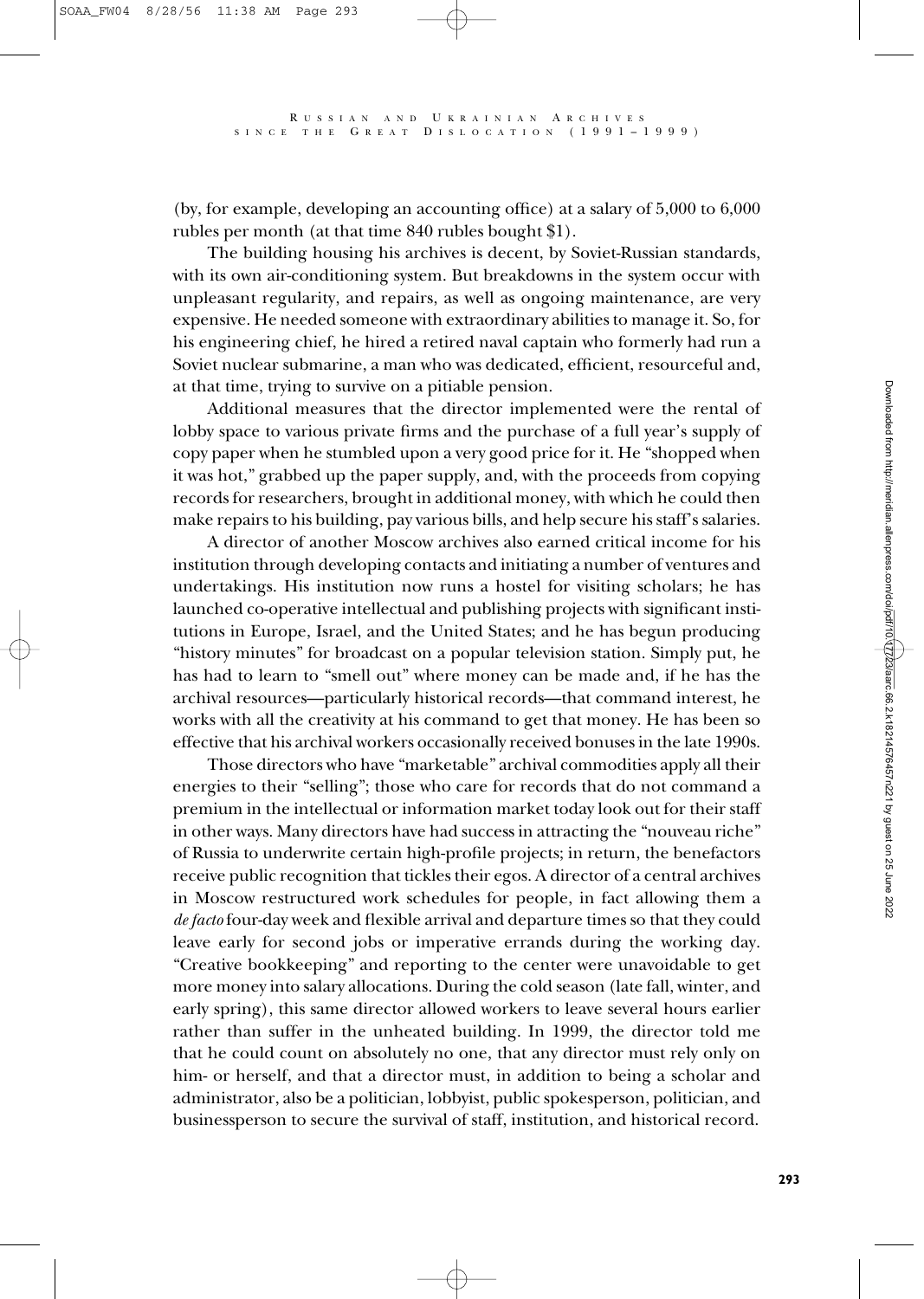#### *Archival Challenges Under the New Order*

Until 1991, there was no civil society to speak of, only an all-encompassing state structure under the aegis of the Communist Party. State organs, each with a shadow Party organ, were the only legally empowered corporate agencies in the former Soviet Union. There were what, at first glance, might be termed citizens' associations, various friendship societies, for example, or sporting and leisure clubs, but they all had affiliation with, and were controlled by, societal entities (factories, institutes, etc.) that in turn were subordinated to state or Party agencies. In such a system, with all corporate entities identified, all scheduled for archival purposes, archival management was relatively predictable. With the implosion of the Soviet Union all this changed. A new legal consciousness is in process of formation, and this has a meaningful impact upon the burden facing Russian and Ukrainian archives.

The central archives have had to struggle with the explosive consequences of the upheaval itself. As ministry after ministry was cashiered in the early 1990s (some 180 ministries have been reduced to perhaps thirty or forty), nightmarish logistical challenges reared before *Rosarkhiv* and its archival directors. How were they, first off, to monitor and bring in the records of these ministries; where were they going to store them; how did they intend to process these mountains of paper? At the very same time that this challenge arose, archival budgets failed, and staff was harder to retain. In the new Russia, neither archives, nor the cashiered ministries, nor the historical memory of the nation, had any cachet for the new "businessmen" and go-getters under Russian "capitalism," or for the reforming administrators in the new governmental institutions. This led to some harrowing, Pythonesque moments.

For example, a ministry in Moscow was "privatized" (i.e., its operations handed over to a private group) and its building bought by a baking operation. The new owners cared not one whit about the "records" of their predecessors and "disposed" of them by heaving them out onto the street. Officials of the relevant archives learned of this and reacted immediately; the institution's archivists, on their own time (for which they received no pay), worked a whole weekend and more to save these records which, documenting the activity of a significant ministry (heavy metallurgy), had indisputable historical value. Such salvaging, perhaps more correctly salvation, of massive extents of records occurred time and again. Without the altruism of Russian archivists, without their admirable commitment to archives and history, what crimes would have been committed against the national memory? These records were all-Union, touching on sixteen republics along with the central government; and more significantly, they constituted the apotheosis to a great dream gone terribly wrong, born out of the Revolution of 1917 which, in itself, was one of the defining historical moments of the twentieth century. The archivists knew this—and they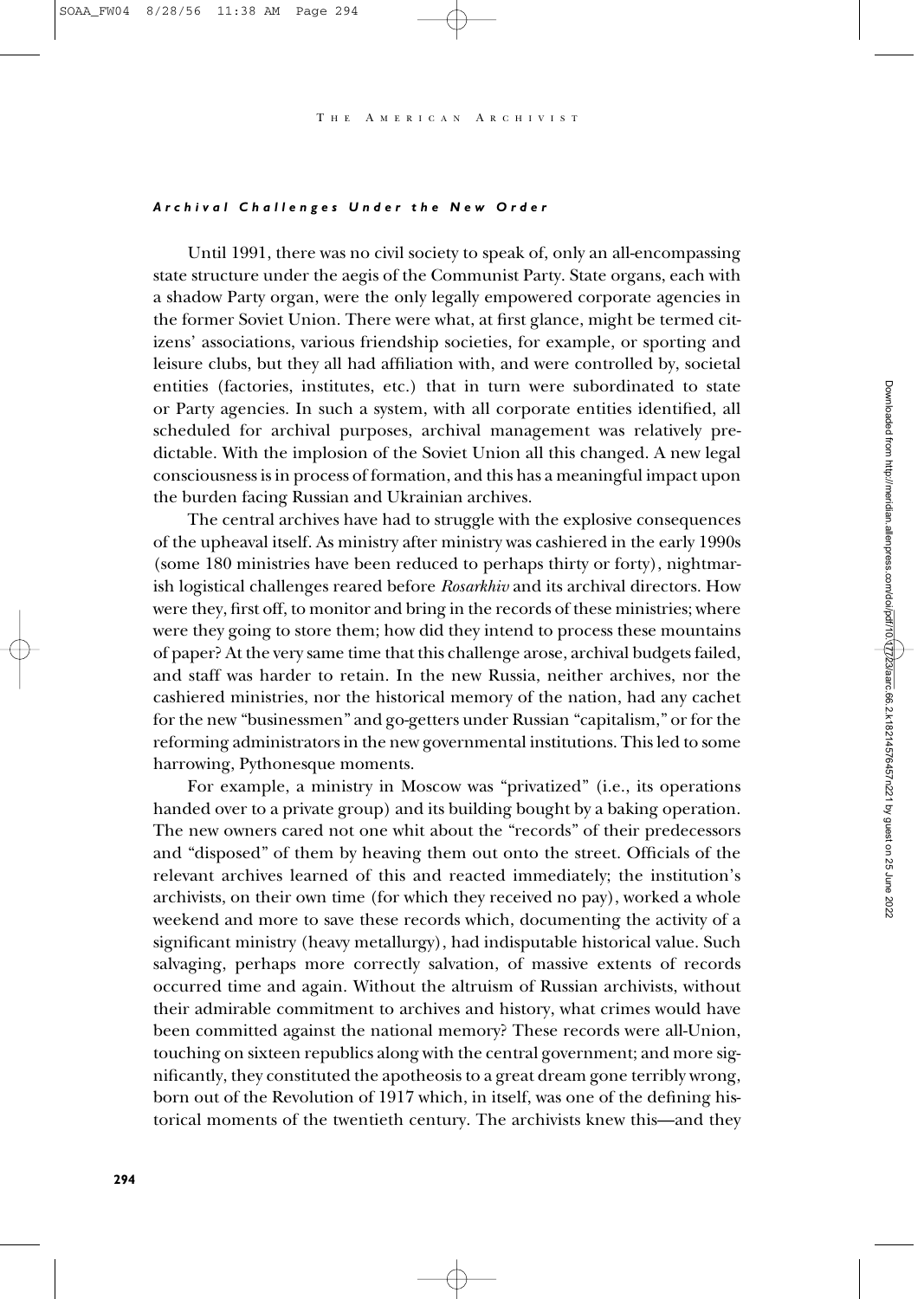responded selflessly, as Russian archivists always have done, in the service of their state and society, and as always, with little or no remuneration for their efforts.

Physically saving the record was only the first challenge; where to store millions of files simply thrust upon archives by the closures of central ministries and agencies was as serious a concern. For example, the archives responsible for economic records had to find space for three million files in 1994 alone! The only possibility, as it turned out, was a related repository [filial] in Samara (on the Volga River), well over a thousand kilometers away, and at a cost of over \$35,000, an astronomical sum by Russian standards. I witnessed the beginning of this move some years later. Standing in the courtyard of the archival village in Moscow in 1996, I saw a tarped delivery/construction truck back up to a large heap of bundled records piled up on the ground. The truck-bed was far from clean. Workers simply started heaving the bundles into the truck; before the records lay a journey of over a thousand kilometers along broken roads in a vehicle with no suspension aside from worn leaf springs! It was painful to watch and think about all this; at the same time it was comforting to realize that, however impoverished and inappropriate the means, the records were nonetheless being saved.

Certainly not all threatened records were saved in either Russia or Ukraine. Some of the sensitive departments intentionally burned records that might have compromised their staffs in the new era dawning. In 1996, a highly placed administrator in Ukraine destroyed 50,000 files of the Ministry of Transport. In his estimation they were simply junk unnecessarily occupying needed space; he suffered absolutely no consequences.

The saving of the records of abolished ministries and agencies was one side of the coin. The other side was getting through to officials in the new institutions the importance of re-establishing records management and archival control. Many of the new political "managers" simply don't care about archives. Perhaps they've taken a cue from Russia's own politicians, who at times have shown frightful lack of concern for the national memory. For example, in 1994 the Russian Duma took over a building of a former "fraternal" agency housing records of cultural relations between the former Soviet Union and outside states. The Duma's sole concern was getting the records out. Remove the records immediately, it threatened, or they would be trashed.

It's no exaggeration to say that many of the new leaders in Russia and Ukraine, whether in governmental ministries and agencies or in private enterprises, manifest an "archives-be-damned" attitude. "Who needs them?" is a question too often asked of archivists intervening on behalf of the records. Early in the 1990s, the director of the Comintern archives in Moscow was stunned to learn that authorities at the former Marx-Engels Museum, after its building was re-allocated for other functions, had decided to "clear" some space. Original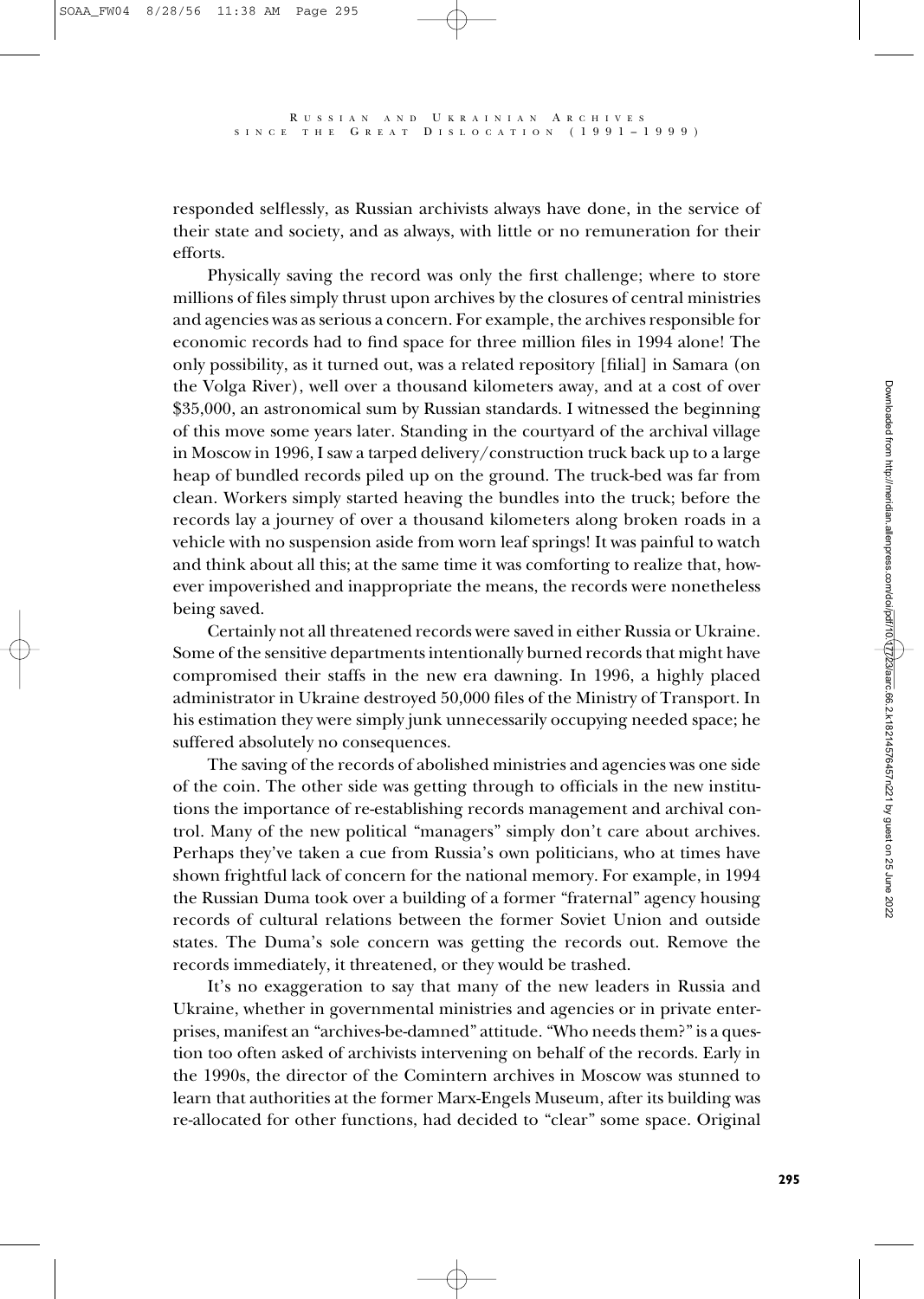writings by the greatest of Europe's socialist luminaries (French, German, and English) from the late eighteenth century onward, artwork by French realists (Cormier and Daumier), associated manuscripts, and many artifacts, all assembled at great cost after the establishment of the Soviet Union, were simply stuffed into sacks and trashed. Upon hearing of this, the director moved quickly to save this priceless body of manuscripts, artwork, and artifacts, even though it was outside his bailiwick. It is difficult to say what elicited the museum's threatened act of cultural barbarism—commercial imperatives to clear space at all costs, a vengeful glee in denigrating the former holies of the Communist order, a notion that in the rampant "de-Communization" of that time it was a proper and politick thing to do? Quick intervention saved an extraordinarily rich, in fact priceless, record. What might have been lost in the first years of the 1990s because of this "archives be damned" attitude one cannot say. Perhaps for each potential disaster there was a director to intervene. Perhaps.

The old Soviet system, with its preliminary archival work carried out in ministries (appraisal, selection, accessioning, and registry work performed *in situ*), was not perfect, but compared to today it is an archivist's lost golden age. Relations with ministries and agencies are being re-organized now, at a time when the cachet of archives has dropped off the radar screen, when there are virtually no resources, when legislation governing archival activity is still in flux, when government ministries and agencies, themselves ever short of finances, contribute little for archival services.

In addition to rebuilding the archival machinery to save the government record, *Rosarkhiv* in Russia and *Glavarkhiv* in Ukraine have before them the challenges of the new private sector. Many civic and private corporate entities now exist in all areas of life independent of the state. Each citizen now has an independent legal persona, free of the encumbrance of ascription to such-andsuch a collective entity. Archival administrations are developing procedures to work with the new structures of civic life and with private citizens in the hope that existing historical records, as well as those created in the future, are not lost.

It is difficult enough, as archivists in the West know, to acquire private records. It is much more difficult to do so in societies crippled by residual, nearparanoid fear of the state, especially when representatives of that state still have so much capricious executive authority, when legal consciousness and structures to limit executive caprice are not firmly in place, when the legal persona of citizens is still fragile, and when that state probes deeply into the lives of all in an endless search for taxes. There is also the matter of reaching out to private individuals who have valuable records; many small troves of very significant historical records remain hidden away throughout Russia, particularly in Siberia (dealing with the Trans-Siberian Railroad, the Whites and the Civil War, etc.). Not only does the search for this record have to be completed; the records then usually have to be purchased, at a time when archives have no money.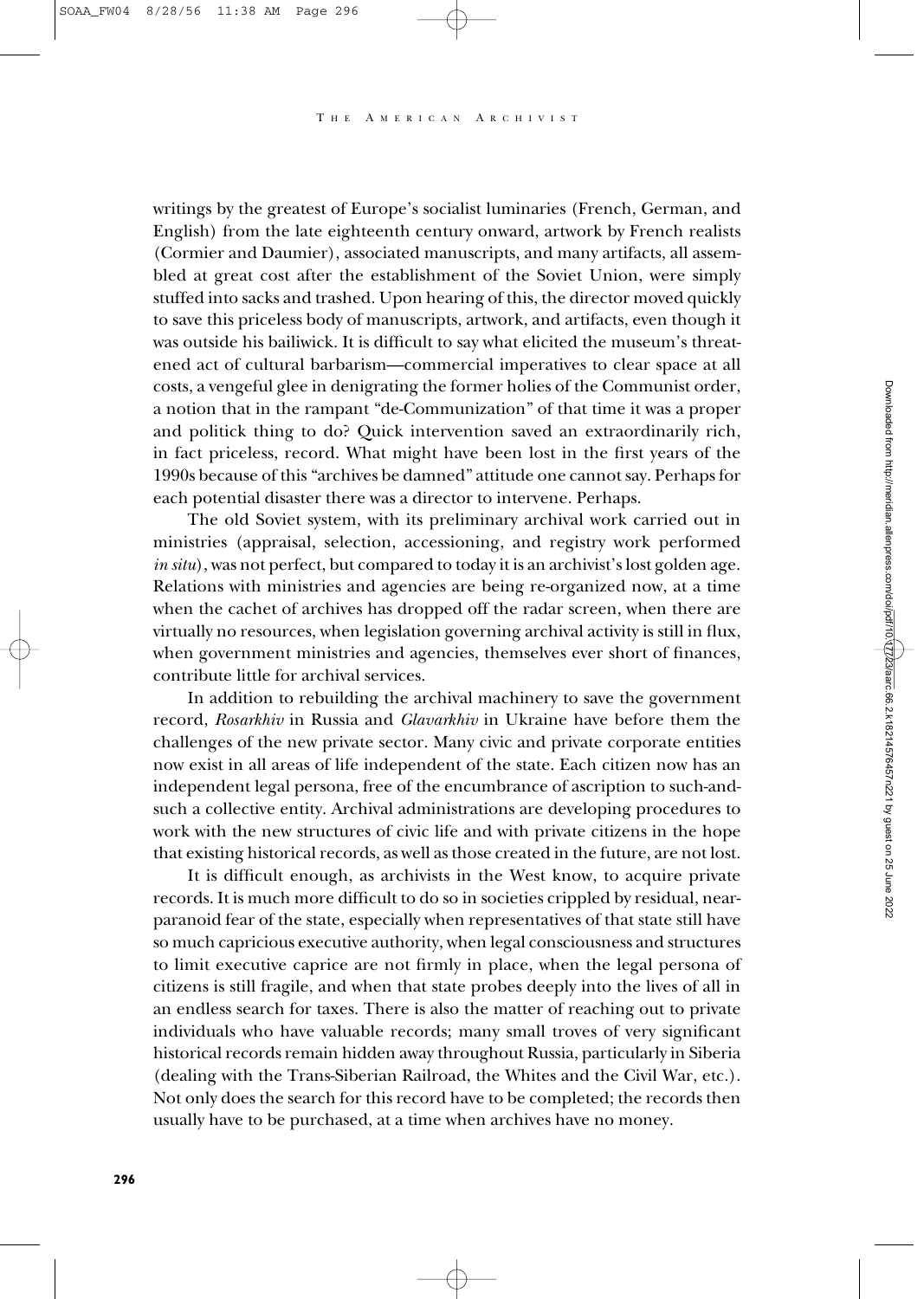In addition to saving the record of the past and addressing the issue of acquisition in a changing society, another concern dominates the minds of some archival administrators—capturing the present moment. Society seethes with new political movements of the right, center, and left, while entities, both governmental and private, rise and fall overnight. All this transpires in a society distributed across one-sixth of the earth's surface, still ethnically the most complex polity on Earth. To capture the fullness of the era, one archives has an archivist who does nothing but go from one prominent metro station or city square to another throughout Moscow, every day, gathering up all the "ephemera" handed out on a daily basis by representatives and spokespeople of various causes and movements. Sadly, despite best efforts, the historical record of the current-day protean flux in Russia and Ukraine will never be captured as faithfully as it should be—archivists are only able to do their best with frightfully limited resources. And certain extraordinary moments born of this time of flux have demanded of certain archival institutions herculean efforts. After the destruction of the White House (the building housing the offices of the president of Russia) in 1993, for example, archivists moved in under still-dangerous conditions to save what records they could, trucking out forty-five tons of waterdamaged, smoke-stained, and fire-scorched documents which required years of painstaking sorting, organizing, and restoration. The work was done.

As archives define their place in the new order, jurisdictional disputes arise, especially for prized, high-profile fonds. For example, the records of the *Malyi* and *Bolshoi* theaters in Moscow have for decades gone to a specific central archives; they are now the object of contestation, as the City of Moscow Archives has made a bid to become the new home for the future records of these institutions. Four archives hold portions of the papers of the clown-prince of Russian politics, Zhirinovskii.

More significant jurisdictional struggles occur when ministries refuse to cooperate with the archival system and continue to hold records long-scheduled for transfer to central archives. In some instances, the matter goes beyond simple jurisdiction, as ministries have come to see archival fonds as sources of income. For example, all Ministry of Defense records from 1918 to 1950 were to be transferred to *Rosarkhiv*. Then, the ministry refused. The records had immense prestige value; after all, the Civil War, Allied intervention, building the Red Army, purges of the army in the 1930s, the Second World War (initial defeats, recovery, and victory), and the Soviet occupation of Eastern Europe are all extraordinary themes, and all are reflected in these records. Additionally, these fonds also give answers to marquee issues in Soviet history: the Katyn massacre of Polish officers, missing Allied POWs, the GULag, the roles of key Soviet military leaders, the origins of the Cold War, and on, and on, and on. Beyond the prestige value in retaining these records, the ministry can manage access to these records much more tightly and, perhaps, also earn money by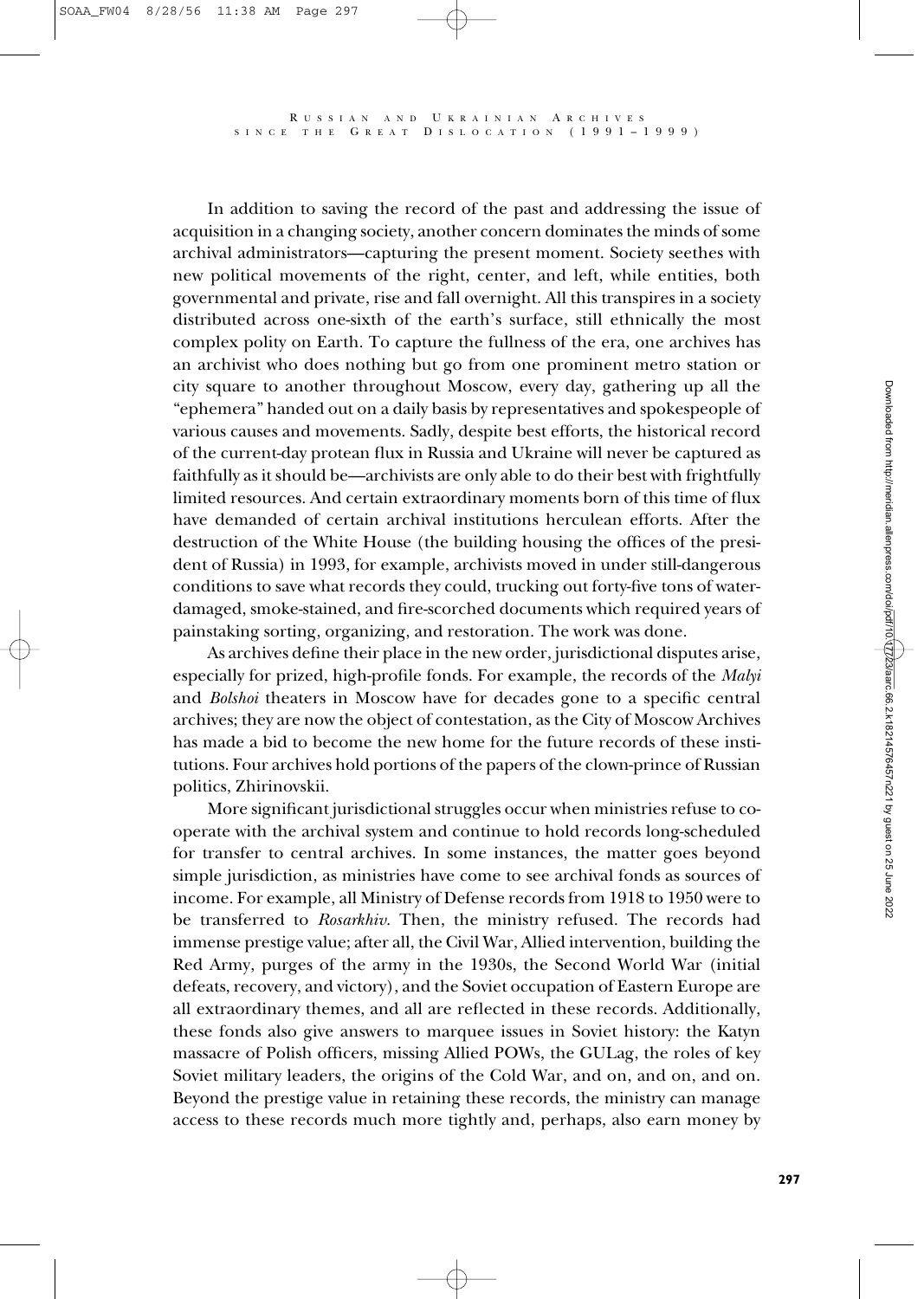providing document searches and copies at elevated prices. Sadly, there seem to have been instances of near-extortion, with one Polish researcher taken out of a research room, asked to pay a substantial sum for research privileges and, upon refusal, shown the door. A similar situation exists in the Ministry of the Interior (MVD), which in all likelihood safeguards a remarkable number of treasures in manuscript materials confiscated from prominent Soviet literati and refuseniks over many decades. It is purported that unpublished diaries of Gorkii (wherein he vented savage criticism of the evolving Stalinist order), held in the MVD archives, have inexplicably gone "missing." Against such jurisdictions as the Ministry of Defense and the Ministry of the Interior, *Rosarkhiv* does not have enough profile, clout, support, or legal basis to effect its theoretical control. In the case of power ministries, not much has changed over the last decade.

### *Declassification and Archival Guides*

One of the most significant archival achievements of Russian and Ukrainian archives over the last decade has been the declassification of immense extents of archival records. By 1991, all Party and KGB material had come under the control of *Rosarkhiv*. Two statutes of 1992 authorized it to lead the Special Committee on Declassification in opening up this (and other) material. Within several years, more than one-half of seven million plus classified files were opened, many of them dealing with the most sensitive of subjects (Katyn massacre, KGB repressions throughout the Soviet Union, repression of the churches and religion, Western MIAs, exile and repatriation of nationalities, Soviet dissidents, etc.). Generally, the thirty-year rule was (and continues to be) applied, with exceptions allowing a fifty-year closure. Material of a personal nature is opened after seventy-five years from birth (subject to third-party clearance).9

In Russia, thousands of fonds, long hidden away and whose very existence was long denied, have been made public over the last decade (fonds dealing with the White movement, Jewish communities, MVD-KGB repressions, the Russo-Finnish War, Soviet-Nazi co-operation, GULag, Communist Party and Central Committee records, etc.). A ravenous hunger among citizens for information about the "white spots" of Soviet Russian and Ukrainian history characterized the early to mid-1990s. To sate this demand, the press, both newspaper and periodical, printed revelation after revelation from archival sources about

<sup>9</sup> Both Russia and Ukraine have paid special attention to this issue. In January 1994, the Declassification Conference (under the aegis of UNESCO ) was held in Moscow, which added impetus to declassification as Canadian and American archivists shared their knowledge and experiences with Russian colleagues. In November 1996, the First Conference of Archivists and Historians of Independent Ukraine was held in Kiev and also dedicated much attention to this issue.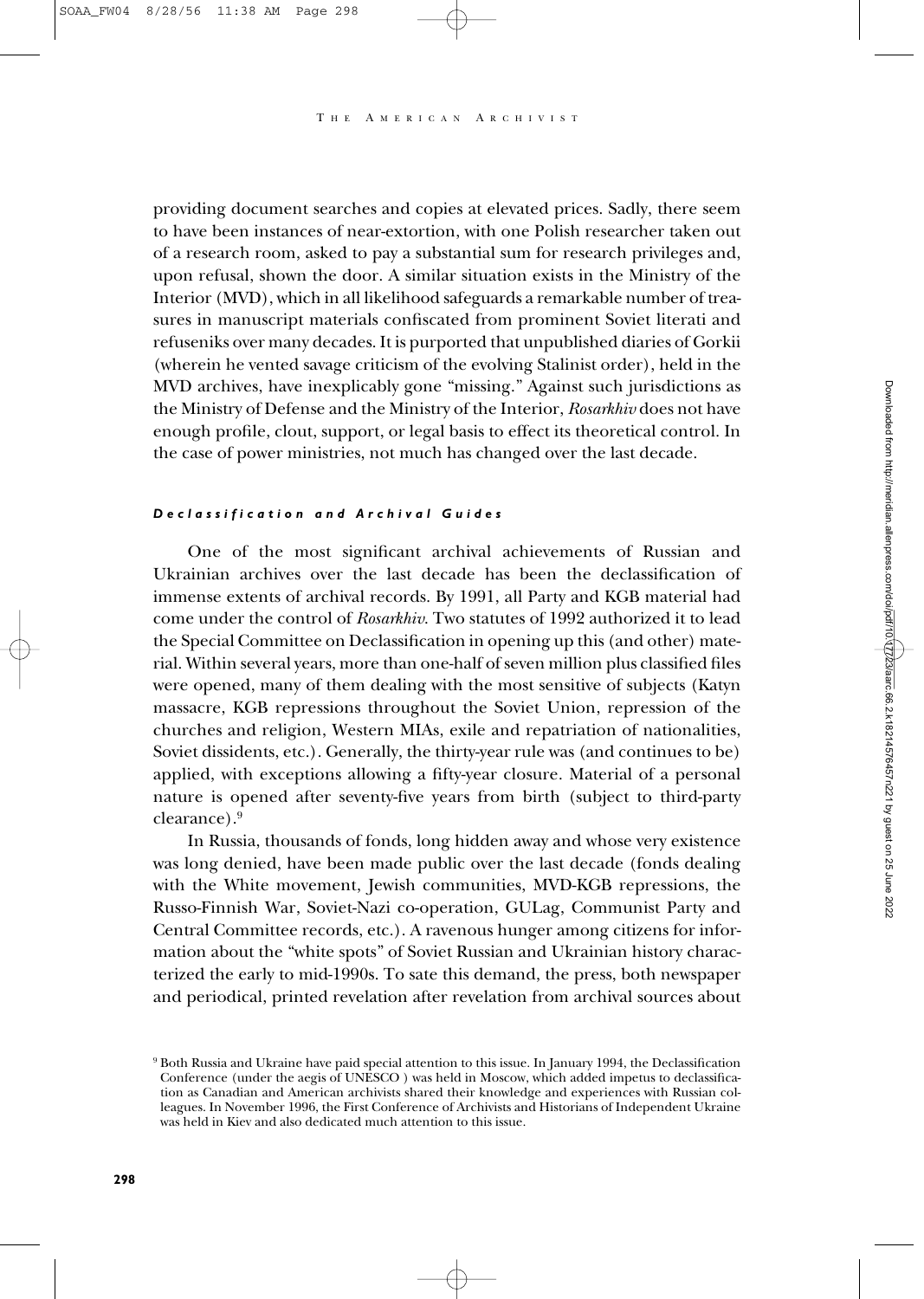the past. Politicians, often very powerful, who stood to gain by the publication of the truth about the past, pressured for ever-more openness. Thus, even more once-taboo fonds concerning the Comintern, the State Committee on Defense during World War II, Party history in the regions, and human losses during WWII (resulting in the undertaking of a massive memorial project, the Book of Memory, with more than fifteen million names now), were declassified.

Then, beginning in 1995, pressures to slow down declassification manifested themselves. Laws on privacy went into effect. Moreover, Russian archives, in the first fevered flush of declassification, had opened record types usually closed for far longer periods in the West (fairly current executive records of the Central Committee and almost current Party records on Communist parties in other countries whose revelations had harmed persons still living). Declassification slowed down; in fact, where warranted, opened fonds were again closed (Comintern records, for example, heavy with personal information). Other records and fonds that perhaps had been too precipitously declassified were temporarily closed and re-evaluated by declassification commissions. These proved more fastidious in their application of stricter guidelines. Composed of retired employees of relevant ministries, they operated with less commitment to archival research interests, were not broadly educated, had a sectoral interest to defend, and wanted to make themselves important. (For example, one commission consisted of twelve retired generals—obviously, their proclivities regarding opening materials would differ from an archivist's.)

Declassification is slowing, but astounding extents of records have already been opened. Concurrently, these records, as well as the traditional holdings of the central archives, have been described and publicized as never before. Publication of detailed archival guides and full inventories of the holdings of the central archives has exploded. This is a critical turnabout from former practice; into the 1980s, archival inventories and guides were published in very small press runs and almost always restricted, stamped "for internal service use only." The need to earn money drives, in part, this phenomenon; publication of archival guides, almost always with a Western partner, generates some revenue and promises to bring paying researchers to an institution. But the real impetus is to open, to publicize, and to make known the historical moment when Russia changed. All archives have been infected with this publication mania—many have published multivolume works on their holdings so that researchers can access descriptive information by various methods (listing by fonds number, alphabetic, thematic, etc.). Descriptions of fonds are copious. The production of such guides demands extraordinary labor, often under very tight deadlines; yet many archivists put in many, many hours of their own time in the preparation of such guides (at work, on the subway, and at home) to get the job done, motivated by their sense of commitment to a great thing in the making.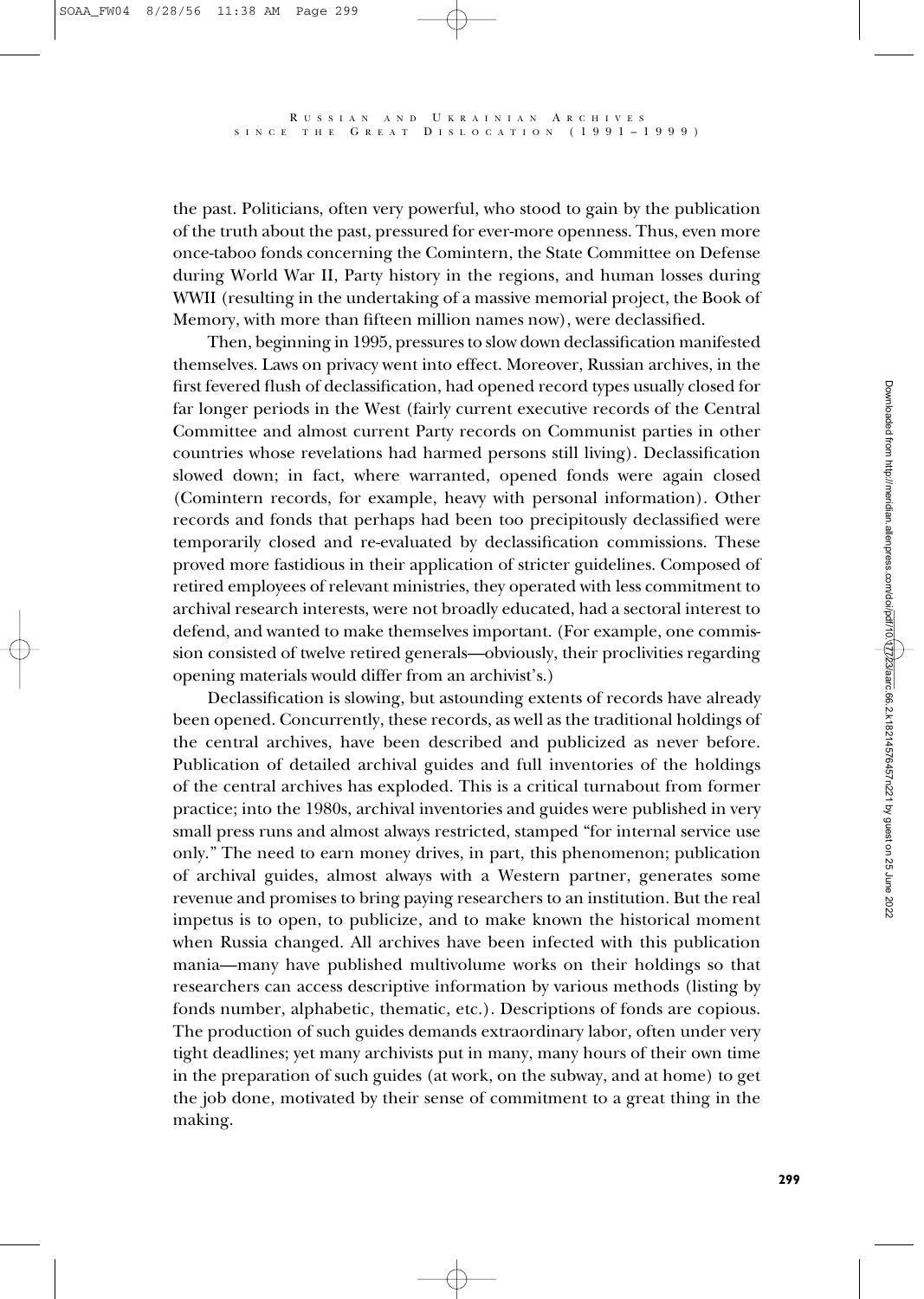A MERICAN ARCHIVIST

Unfortunately, dependent as they are on foreign sources or institutions to cover publishing costs, Russian archives often lose copyright and ongoing intellectual control over such publications, as well as potential earnings from sales. More hurtful to archivists is the misappropriation of academic and authorial credit that happens far too frequently with such joint works. While the true compilers or creators might get mention in passing in a foreword or in a list of contributors, others' names (of their own directors and of foreign editors and compilers) embellish the spine. To people who still value culture in its broad sense, and who are members of the intellectual class, such misappropriation of credit is even more painful to bear than the everyday trials of their stressful and Spartan existence. Many feel the loss of their intellectual or spiritual bread more painfully than they experience the loss of their daily bread, despoiled, as many of them put it to me, by "odious personalities" profiting by their misfortunes.

Ukraine has been much slower to publish such guides, less because of reticence to do so on the part of its archivists, more because Ukrainian archival directors have found it more difficult to find wealthy publishing partners prepared to participate in such projects.

## **Conclusion?**

There is no "conclusion" to this presentation. Dramatic root changes in Russian and Ukrainian archives (mirroring root-and-branch transformations in most areas of life of both societies) have only just begun. I can only offer some general comments on the past decade of archival evolution in Russia and Ukraine and some general observations on what lies ahead.

While an avalanche of changes has descended upon Russia and Ukraine, not all of the old ways have been swept from the archival domain; the new interweaves with the old. In truth, it would be abnormal to think that it could be otherwise, that all could change instantaneously. In difficult times people recoil into old and familiar ways, and in Russia and Ukraine this has happened, as archives and archivists look to proven old methods and ways to help them transit into an unknown new.

The director as *padrone*, the personalism in director-archivist relations, the internal archival support systems devised out of stark necessity, the Potemkin/ *Gosplan* type of work plans (very detailed and impossible to fulfill), inflated statements of achievements, the various tricks employed (drawing salary money for a full complement of staff when only one-half the positions were filled), occasional absurdity in rule by fiat (higher authorities decreeing tasks without taking into account lack of capacities, funding, and personnel), old "Red Directors" still in place hindering the transition to new ways—all this still pokes out of the ground in the fields of Russian and Ukrainian archives.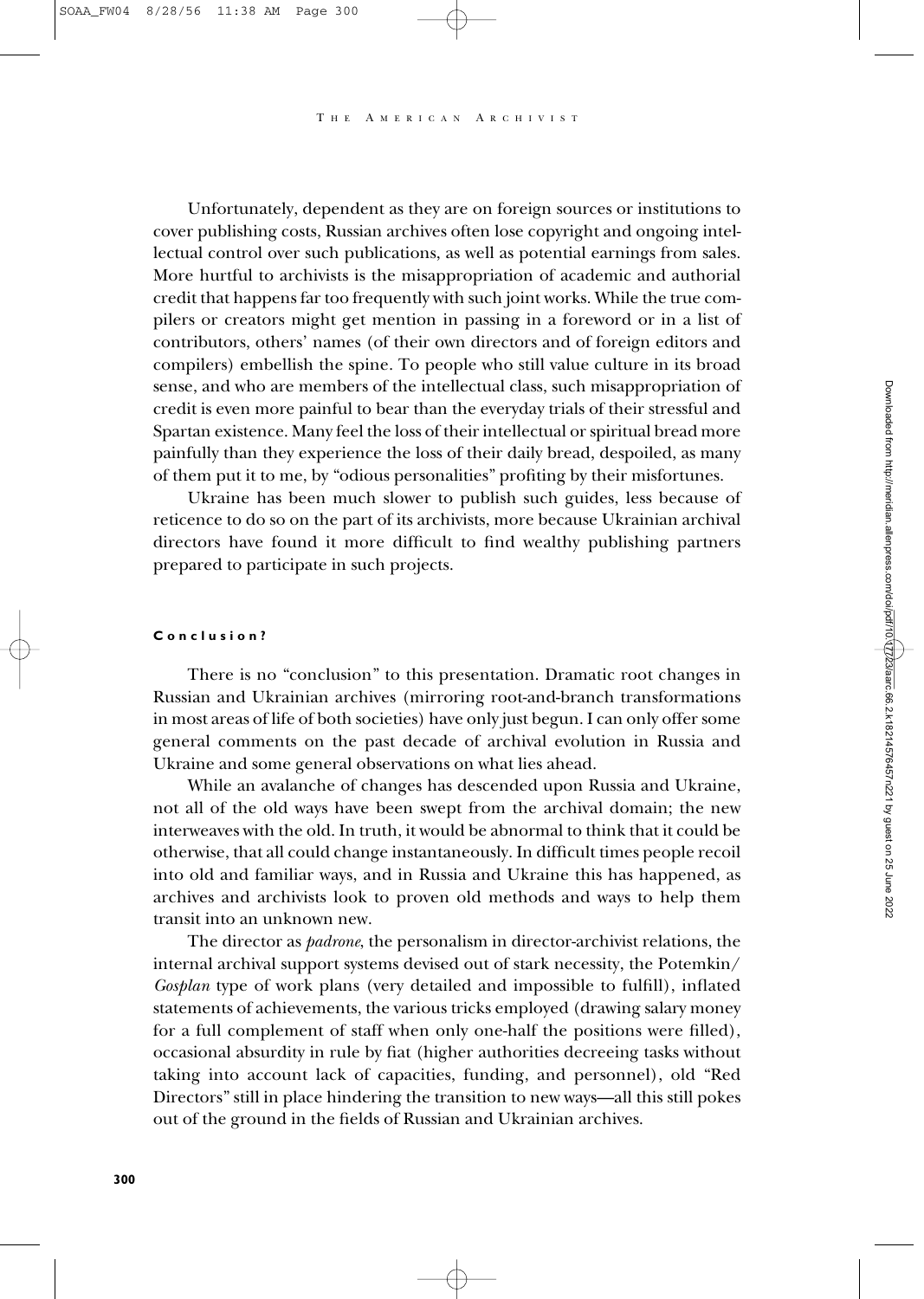Bureaucratization is making a comeback; it never really went away, only into suspension in the early years of *perestroika* until some firmament began to show itself. In the first years of the past decade came massive cuts to the numbers in government service. By 1995, however, the trend had been reversed; now there are eighteen million government employees, more for Russia alone (with under150 million people and declining) than there had been for whole of the former Soviet Union (approximately 300 million). And increasing bureaucratization affects archives as well, with the return of increased reporting and control requirements. The seemingly endless sweep of criminality and illegality throughout Russia and Ukraine also hearkens back to old times and old ways. While Russia in 1996 was receiving one billion dollars in credits monthly from the IMF and the World Bank to survive, her *nouveaux russe* bandits were illegally sending two billion dollars monthly out of the country. Criminality, as indicated above, has also manifested itself in the archival system. Some directors have "benefited" beyond the normal—one individual had a "special research account" set aside for him at a U.S. bank, several trips a year, and other bonuses worked into an agreement with a foreign institution.

Against this rather depressing background of the continuation of old ways, some developments in Russian archives augur, according to some observers, even more ill for the future. Declassification is slowing, gummed up by new legislation (on privacy, and on protection of state secrets, economic secrets, and third-party interests) and by the requirement that all ministries have their say in proposed declassification of any record affecting them. There seem to be increasing restrictions on the number of files brought up in a day for each researcher to view, as well as more severe limitations on the total number of photocopies allowed researchers for research purposes and the total percentage of a file that can be copied. Hours of operation are shrinking. Soviet-style lunch hours and break periods either continue to exist or are creeping back into some archival institutions; for example, four archival workers at an archives I visited insisted on having lunch at the very same time, drawing curtains across service windows and posting a sign strictly warning researchers, "Do Not Disturb from 1:00 to 2:00 P.M."

Against these developments, it is legitimate to ask, "Are old ways truly creeping back into archives, reversing the changes wrought by the early 1990s? Are we seeing the start of a retreat toward something akin to the pre-1990s?" I think not at all. Too much has changed and, despite the sweeping dislocation, poverty, abuse, and impropriety that exists in Russian and Ukrainian society, the cat is too far out the bag, the genie too long gone from the lamp.

The once-secret fonds, whose existence was long denied, are all known, and many have been declassified. Declassification, despite slowing down, has not stopped; in fact, the slowing down has probably been no more than a logical and necessary correction. Access has become a right of all citizens, not simply select